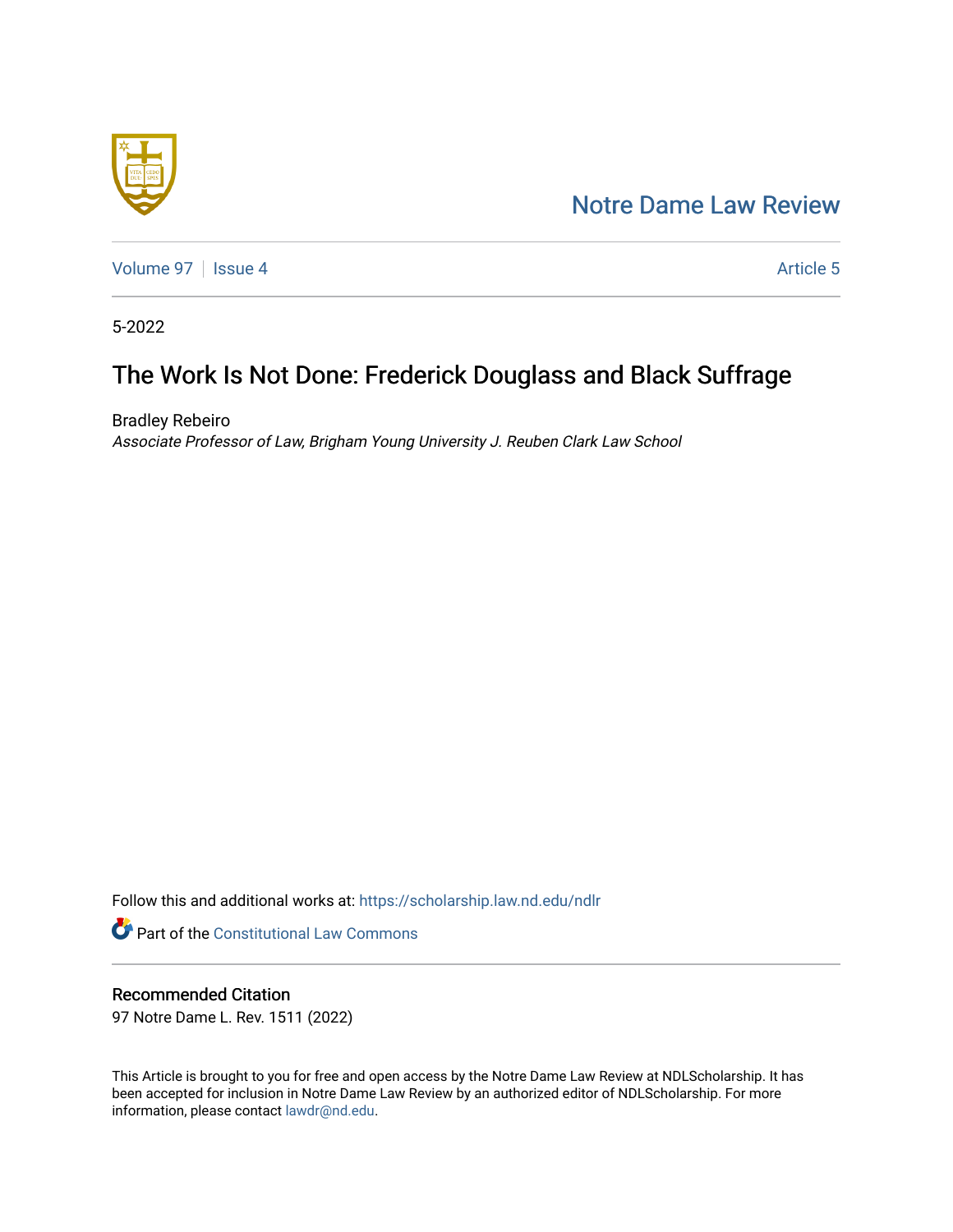## THE WORK IS NOT DONE: FREDERICK DOUGLASS AND BLACK SUFFRAGE

## *Bradley Rebeiro*\*

*Since antiquity, political theorists have tried to identify the proper balance between ideals and pragmatism in political and public life. Machiavelli and Aristotle both offered prudence as an approach, but with different ends in mind: stability and the good, respectively. Among the many contributions Kurt Lash's two-volume set on the Reconstruction Amendments provides to present-day discourse, it supplies the careful reader an answer to this timeless question by highlighting the role of Frederick Douglass in public deliberation over the Fifteenth Amendment. In this Essay I argue that American abolitionist, social reformer, and statesman Frederick Douglass illustrates and enacts the Aristotelian approach. During the Reconstruction period, there was a tension between the ideal (civil rights) and practical reality (opposition to black suffrage). The general public's lackluster desire for equal political rights, even at a time when there was a strong desire to secure natural and civil rights through constitutional amendment, presented little hope for black—let alone universal—suffrage. Further, blacks' closest allies were not in lockstep in their political efforts during this critical period. Whether it was William Lloyd Garrison and the American Anti-Slavery Society seeking to declare anti-slavery work in the U.S. "complete," or women leaders partnering with northern Democrats and championing the slogan "educated suffrage," black suffrage efforts faced significant obstacles on every side. But Douglass remained undaunted. He realized that the abstract principles of natural right and justice would be insufficient in the face of such opposition. In its place, Douglass, with great success, appealed to political expediency and the self-interest of Republicans. Douglass navigated this tension by abandoning, temporarily, his high ideal of universal suffrage and instead advocating for black suffrage at the expense of women's suffrage. This decision was not a repudiation of principle. Rather, it was a deliberate, prudential choice to pursue, as Aristotle advised, the highest good—universal suffrage. Indeed, Douglass's efforts to secure black suffrage during Reconstruction demonstrate both the precarious* 

<sup>©</sup> 2022 Bradley Rebeiro. Individuals and nonprofit institutions may reproduce and distribute copies of this Essay in any format at or below cost, for educational purposes, so long as each copy identifies the author, provides a citation to the *Notre Dame Law Review*, and includes this provision in the copyright notice.

Associate Professor of Law, Brigham Young University J. Reuben Clark Law School. For helpful comments and feedback, the author would like to especially thank Vincent Phillip Muñoz, Michael Zuckert, Anthony J. Bellia, and Kurt Lash. The author also thanks participants of the Notre Dame Political Theory Dissertation Workshop, the BYU Law Faculty, and participants of the Reconstruction Amendments Symposium for helpful feedback on earlier drafts. Any and all mistakes are the author's own.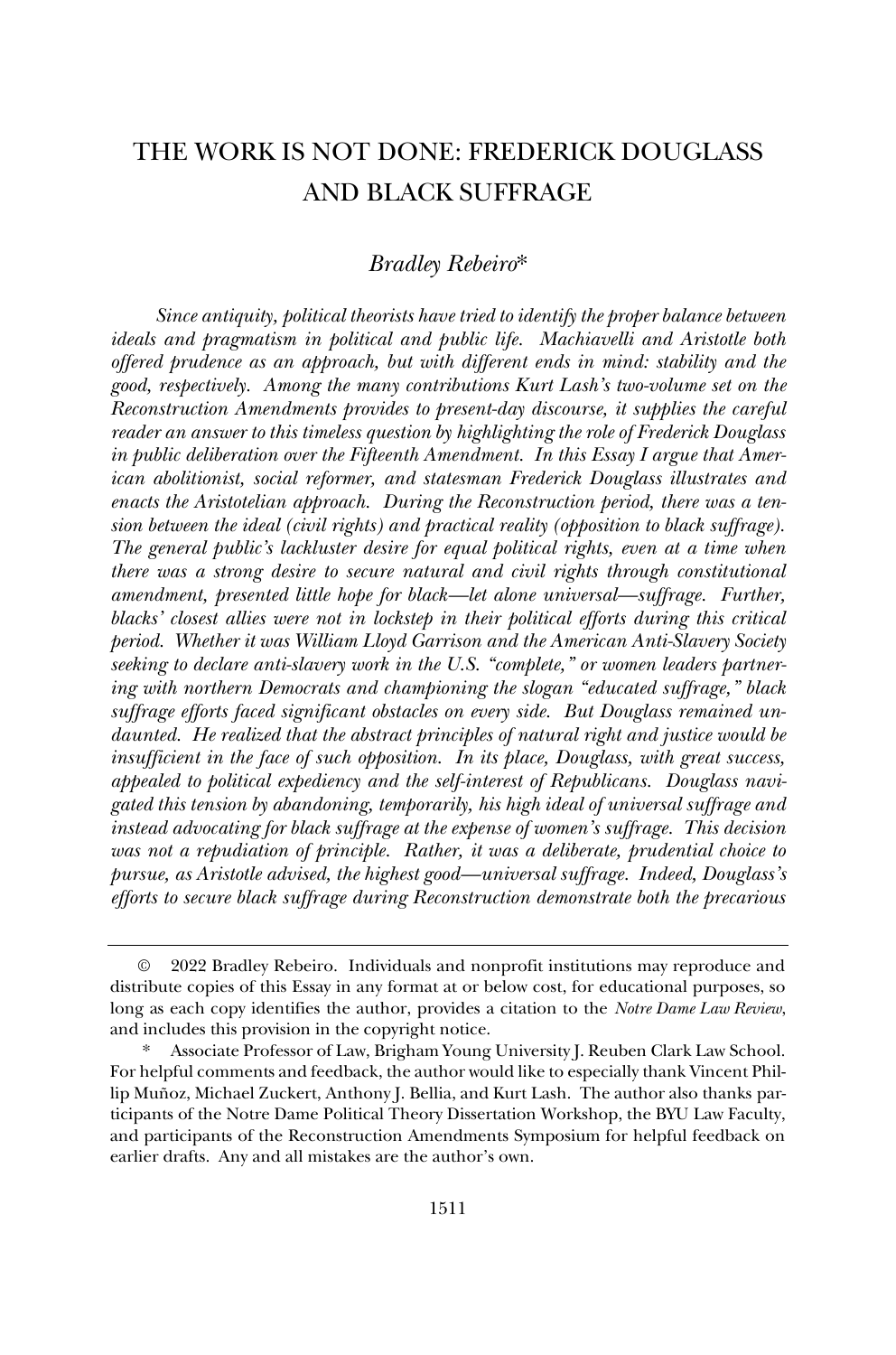*nature of public support for black suffrage and the need for political actors to sacrifice, at times, the theoretically pure for the politically necessary.* 

| L                                                  |  |
|----------------------------------------------------|--|
| DOUGLASS'S POLITICAL RIGHTS THEORY 1516<br>$\Pi$ . |  |
| III. A TIME AND A SEASON FOR ALL THINGS:           |  |
|                                                    |  |
| A. The Crucible of Political Experience:           |  |
| Meeting President Andrew Johnson 1522              |  |
|                                                    |  |
| IV. THEORY AND PRACTICE IN OPEN CONFLICT:          |  |
|                                                    |  |
|                                                    |  |
|                                                    |  |
| B. Post-Ratification Return to Natural Rights1538  |  |
|                                                    |  |
|                                                    |  |

#### **INTRODUCTION**

Political theorists have long struggled to resolve the tension between theory and practice in politics. Though political actors may yearn to enact their values, political exigencies often require less-thanideal behaviors. Two well-known political thinkers offer different solutions to this dilemma. Aristotle suggested that individuals balance the demands of ideals and practical reality by developing prudence in the form of practical wisdom. When exercised appropriately, he argued, prudence would allow actors to consider what justice requires while also responding to what is politically possible.<sup>1</sup> Put differently, a prudent political actor could guide the regime toward "the good," even if full realization of that good is never practically possible.<sup>2</sup> Machiavelli offered a different solution. Rather than encourage political actors to prioritize some conception of the good, Machiavelli emphasized the

<sup>1</sup> *See* ARISTOTLE, *Nicomachean Ethics*, *in* THE BASIC WORKS OF ARISTOTLE 927, 1030 (1142a13–14) (Richard McKeon ed., 1941) ("The cause is that such wisdom [practical wisdom] is concerned not only with universals but with particulars, which become familiar from experience . . . ."); Richard S. Ruderman, *Aristotle and the Recovery of Political Judgment*, 91 AM. POL. SCI. REV. 409, 413 (1997) ("Thus, political prudence needs philosophy at least to this extent: Only those who comprehend human nature can judge how to arrange and satisfy our ends . . . While Aristotelian prudence need not entail political participation, it cannot for that reason become . . . a strictly apolitical or private affair. It must still consider political questions but from a broader perspective.").

<sup>2</sup> *See* ARISTOTLE, *supra* note 1, at 1034 (1144a7–9) ("Again, the work of man is achieved only in accordance with practical wisdom as well as with moral virtue; for virtue makes us aim at the right mark, and practical wisdom makes us take the right means.").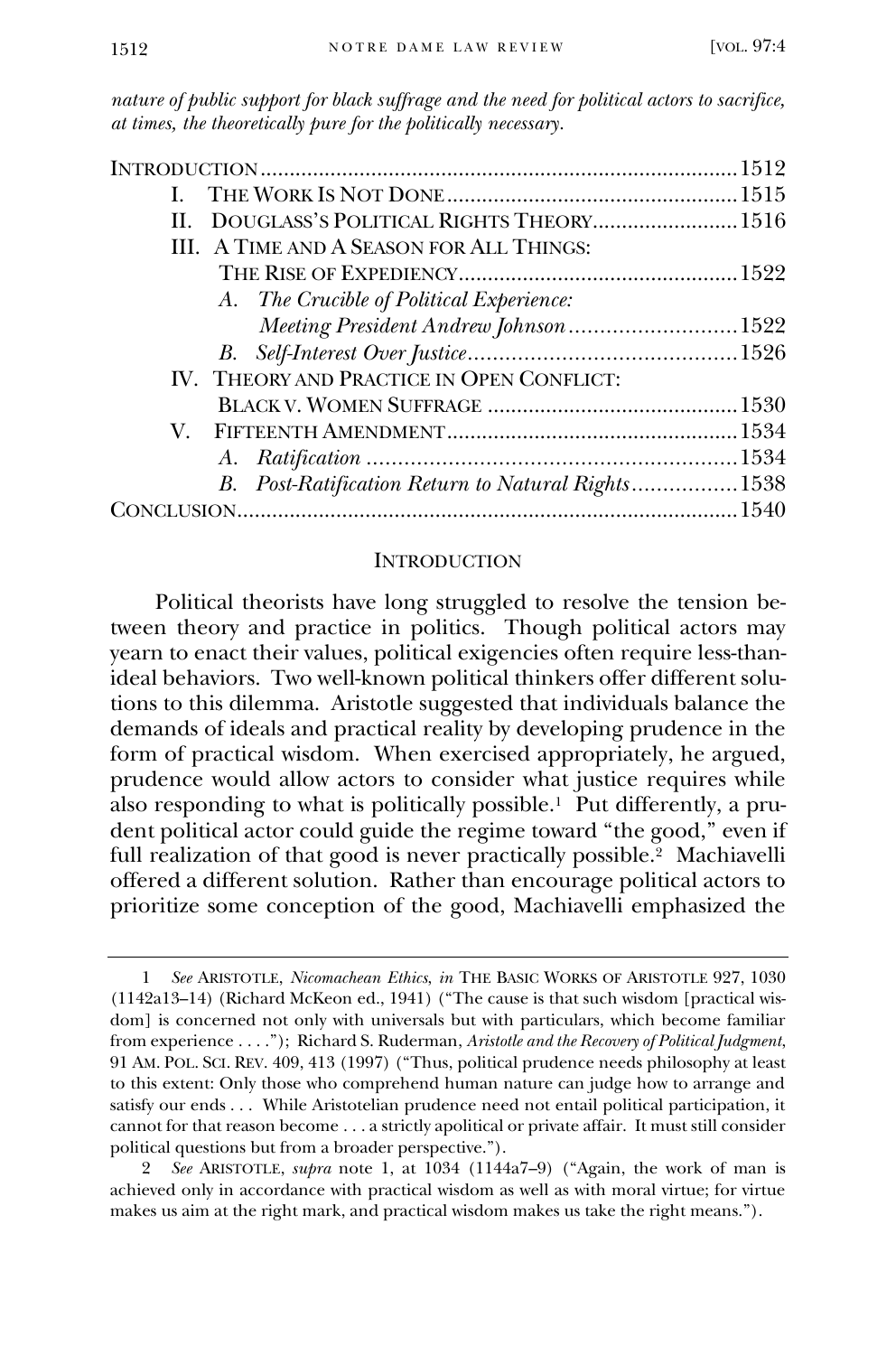importance of regime stability. When faced with a dilemma between theory and practice, then, he admonished individuals to pursue whatever course of action would best ensure the stability of the state. At times, this might require the political actor to sacrifice or even abandon private virtues. For Machiavelli, though, this was a worthwhile price: to do otherwise would lead to ruin for the regime and, by extension, the individual.<sup>3</sup>

Prudence as an art presents several complexities. When and how to sacrifice one's ideal—how much to concede, and for how long—is a difficult balance to strike. We might liken the dilemma to a captain steering her ship with the North Star as her guide.<sup>4</sup> While the North Star might lead her to the Promised Land, it does not bode well to keep her gaze upward at the expense of running the ship aground or needlessly imperiling the ship among rocks, glaciers, or treacherous waters. At times the skilled captain must heed her surroundings and veer off course for the sake of the ship. But the captain does so only as necessary to keep the final destination within her sights.

In this Essay, I consider what Frederick Douglass's approach to black suffrage in Reconstruction contributes to this age-old dilemma. Though Reconstruction opened the door to an unprecedented expansion of civil rights, there was less political or public motivation to secure political rights for freedmen. This was particularly true with black suffrage. Despite the generally accepted sentiment that freedom and certain civil rights rightfully belonged to all persons, many felt that suffrage was fundamentally a political question. And extending suffrage to blacks was a possibility that a large portion of the populace was not willing to entertain.<sup>5</sup>

Acting in this context, Douglass provided a compelling example of how to balance ideals and pragmatism. Though he remained committed to universal suffrage, for a period during Reconstruction he made the critical switch from advocating for universal suffrage to pushing black suffrage at the expense of women's suffrage. I argue that this move exemplifies the Aristotelian approach to the dilemma of theory

<sup>3</sup> *See* NICCOLÒ MACHIAVELLI, THE PRINCE 61 (Harvey C. Mansfield, Jr. trans., 1985) ("But since my intent is to write something useful to whoever understands it, it has appeared to me more fitting to go directly to the effectual truth of the thing than to the imagination of it. . . . [F]or it is so far from how one lives to how one should live that he who lets go of what is done for what should be done learns his ruin rather than his preservation.").

<sup>4</sup> *Cf.* Frederick Douglass, The Constitution of the United States: Is It Pro-Slavery or Anti-Slavery? (Mar. 26, 1860), *in* 2 THE LIFE AND WRITINGS OF FREDERICK DOUGLASS: PRE-CIVIL WAR DECADE 1850–1860, at 467, 467 (Philip S. Foner ed., 1950).

<sup>5</sup> From 1865 to early 1866, five major referenda to institute black suffrage in states or territories failed. These jurisdictions included Colorado, Connecticut, Wisconsin, Minnesota, and DC. *See* WILLIAM GILLETTE, THE RIGHT TO VOTE: POLITICS AND THE PASSAGE OF THE FIFTEENTH AMENDMENT 25–26 (2019).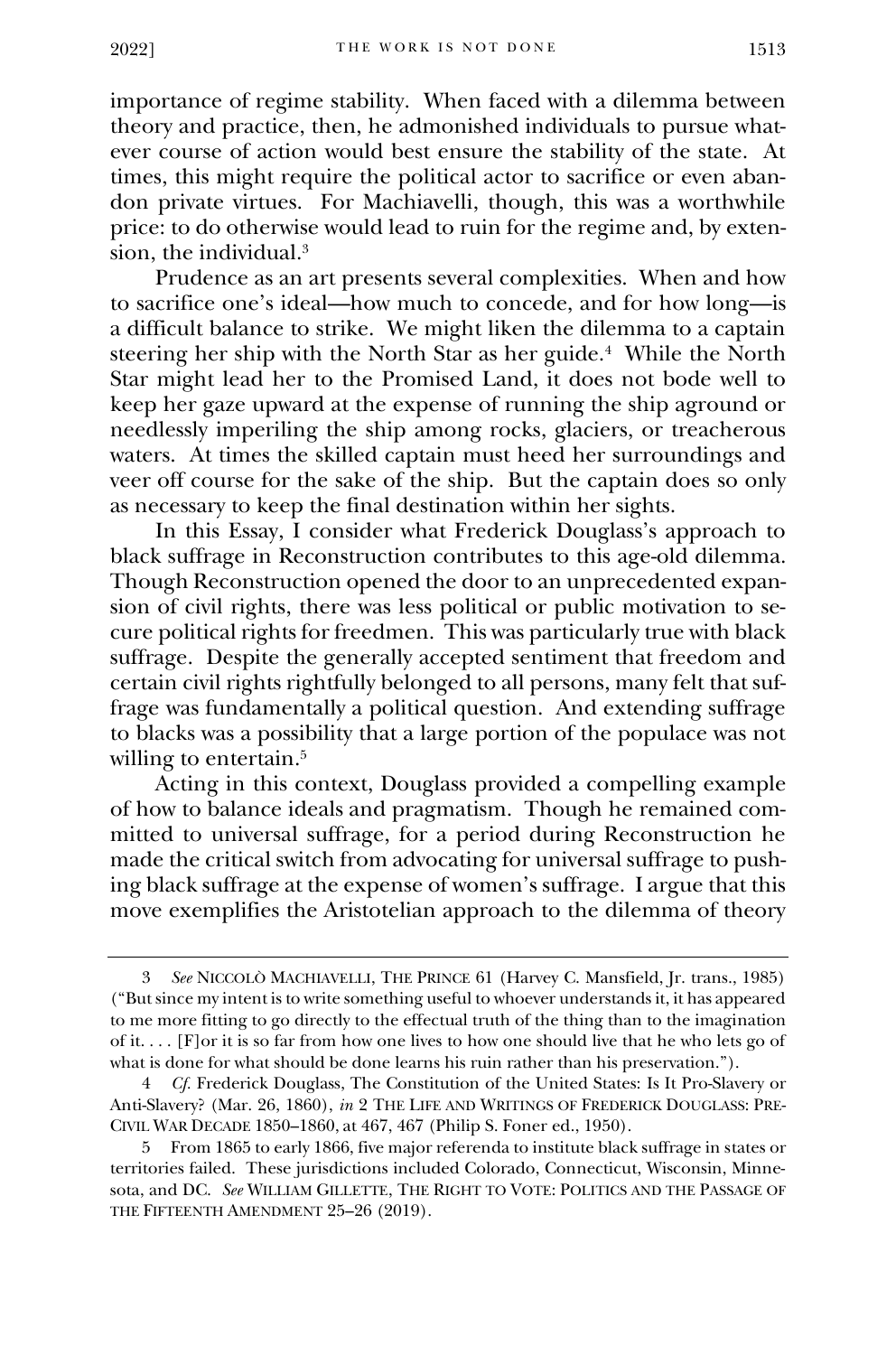and practice. Yes, Douglass sacrificed his theory of justice to realize black suffrage, but he did so with an eye to the *ultimate* good—universal suffrage. Had he been more Machiavellian, Douglass might have pursued the course that he thought would best promote stability. For example, many argued that the question of blacks voting did not rest on whether blacks were equal to whites, but whether whites were confident enough in their manhood to allow blacks to vote. Voting, they insisted, was a manly endeavor, and opening the door to black males was a proper test of men's confidence in their superior status as white males.<sup>6</sup> But, foregoing arguments that appealed to base prejudices, Douglass opted for the more refined strategy of *separating* the question of black suffrage from women's suffrage because he knew that justice required that women eventually have the right to vote as well, and because he feared that certain arguments, though presently useful, might unnecessarily dampen future prospects for universal suffrage. Indeed, immediately after black male suffrage was secured, Douglass turned his sights to the claims of justice again, advocating for women's suffrage. This quick turn suggests that all along, Douglass was guided by Aristotelian prudence—prioritizing present action for the aim of the highest, ultimate good. He prudently chose the path least compromising of just principles and stuck to it only so long as was necessary to ensure that the regime *bent* toward justice.

Douglass's example is one that political and constitutional actors might heed when navigating the complexities of pursuing just ends while constrained by a political-constitutional framework. Douglass had the wisdom to forsake the theoretically pure for the politically necessary.

Evidence of this can be seen, for example, in the debates surrounding black suffrage in Missouri. *See* Martha Kohl, *From Freedom to Franchise: The Debate over African American Enfranchisement, 1865–1870*, 16 GATEWAY HERITAGE 22, 31 (1996) ("Radicals responded to this campaign by challenging their opponents' manhood. Because the right to vote was so intimately connected with concepts of masculinity in the nineteenth century, to suggest that only effeminates need fear Negro suffrage was a neat rhetorical trick, one employed by the *Missouri Democrat* this way: 'Those who vaguely fear that the white race "will be dragged down to the level of the negro" have strangely little confidence in their own worth and manhood . . . Tell us, men of Missouri, if you fear "negro equality," are you afraid of yourselves, or are you afraid of the negroes?'").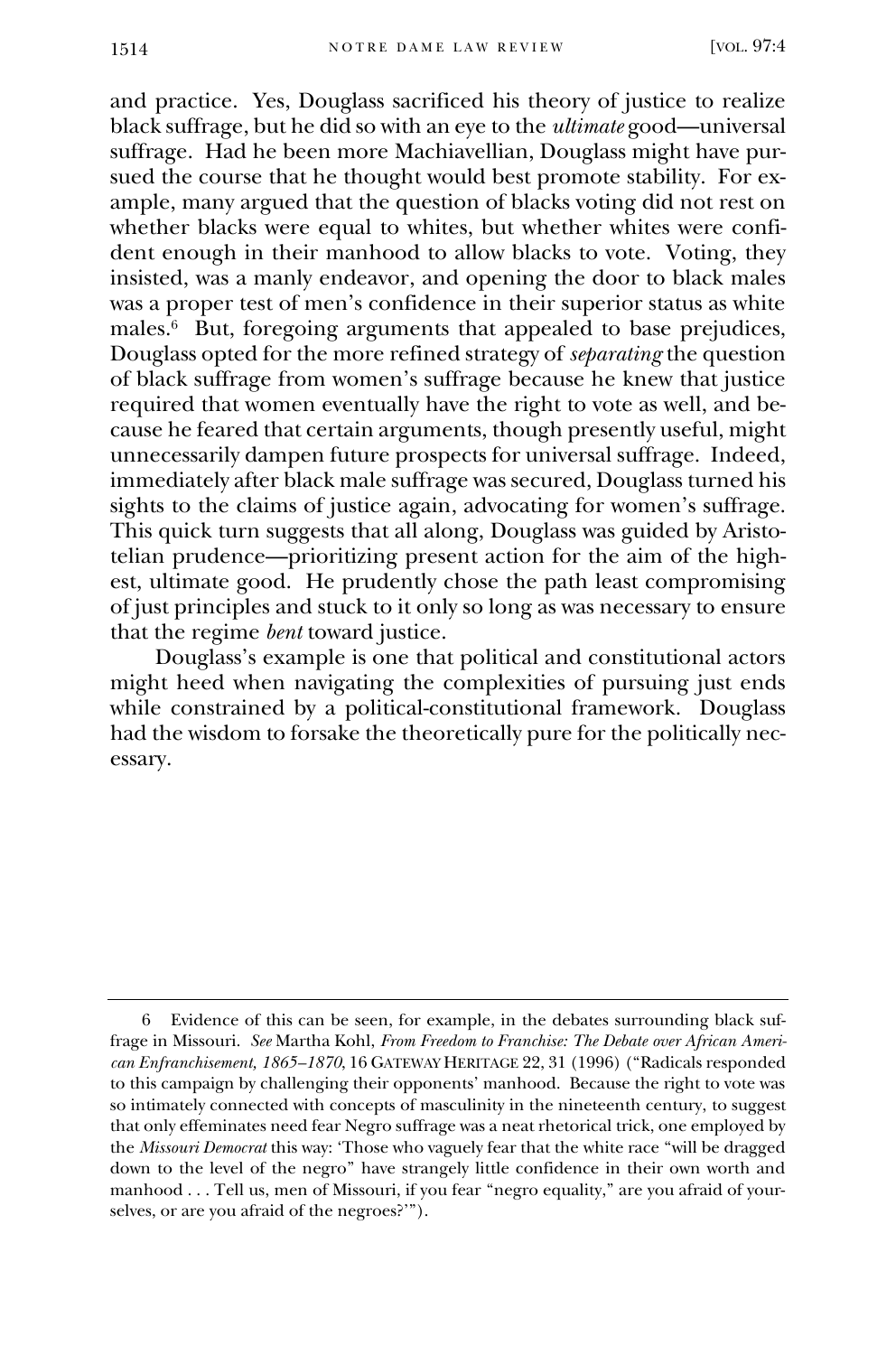#### I. THE WORK IS NOT DONE

In May 1865, in the wake of the Civil War, William Lloyd Garrison declared that the anti-slavery work was complete.<sup>7</sup> With the permanent abolition of slavery, the anti-slavery movement was devoid of purpose. Garrison, relishing the victory over slavery and oppression, recommended that the Anti-Slavery Society immediately disband.

Douglass thought otherwise. The anti-slavery movement, Douglass argued, was based on two principles: "first, the freedom of the blacks of this country; and, second, the elevation of them."<sup>8</sup> The first goal had been substantially achieved, but it was not enough to merely emancipate slaves. Without a firm basis upon which to protect their rights, former slaves risked escaping odious chattel slavery only to fall prey to the more pernicious form of servitude*—civil* slavery. Abolitionists could not fulfill their duty if freedmen were left in such a precarious state.

Douglass proclaimed that the *only* thing that would make blacks truly free was the right to vote. He called for "'the immediate, unconditional, and universal' enfranchisement of the black man, in every State in the Union."<sup>9</sup> Without political rights, their liberty was a "mockery."<sup>10</sup> Until blacks secured the right to vote, their freedom would not be a right but something more of a privilege, to be granted or withdrawn by capricious rulers.

Though Douglass believed the struggle for black suffrage was nothing more than an extension of antebellum anti-slavery efforts, his methods for fighting that battle changed. Using natural rights theory as a foundation, in the antebellum period, Douglass argued that blacks already had the right to vote based on the natural equality of human beings, coupled with allegiance to the political community.<sup>11</sup> During the Reconstruction era, however, Douglass drastically shifted his line

<sup>7</sup> *See* Phillip S. Foner, Frederick Douglass: Reconstruction, 1865–1868, *in* 4 THE LIFE AND WRITINGS OF FREDERICK DOUGLASS: RECONSTRUCTION AND AFTER 13, 15 (Philip S. Foner ed., 1955).

<sup>8</sup> Frederick Douglass, What the Black Man Wants (April 1865), *in* 4 THE LIFE AND WRITINGS OF FREDERICK DOUGLASS: RECONSTRUCTION AND AFTER, *supra* note 7, at 157, 163; *see also* Frederick Douglass, *Speech of Frederick Douglass*, LIBERATOR, Feb. 10, 1865, at 22, *as reprinted in* 1 THE RECONSTRUCTION AMENDMENTS: THE ESSENTIAL DOCUMENTS 522, 522 (Kurt T. Lash ed., 2021) [hereinafter LASH, Vol. 1].

<sup>9</sup> Douglass, What the Black Man Wants, *supra* note 8, at 158.

<sup>10</sup> *Id.*

<sup>11</sup> For an exposition of Douglass's constitutional theory during the antebellum period, see Bradley Rebeiro, *Natural Rights (Re)Construction: Frederick Douglass and Constitutional Abolitionism*, (2021) (Ph.D. dissertation, University of Notre Dame) (available upon request from author).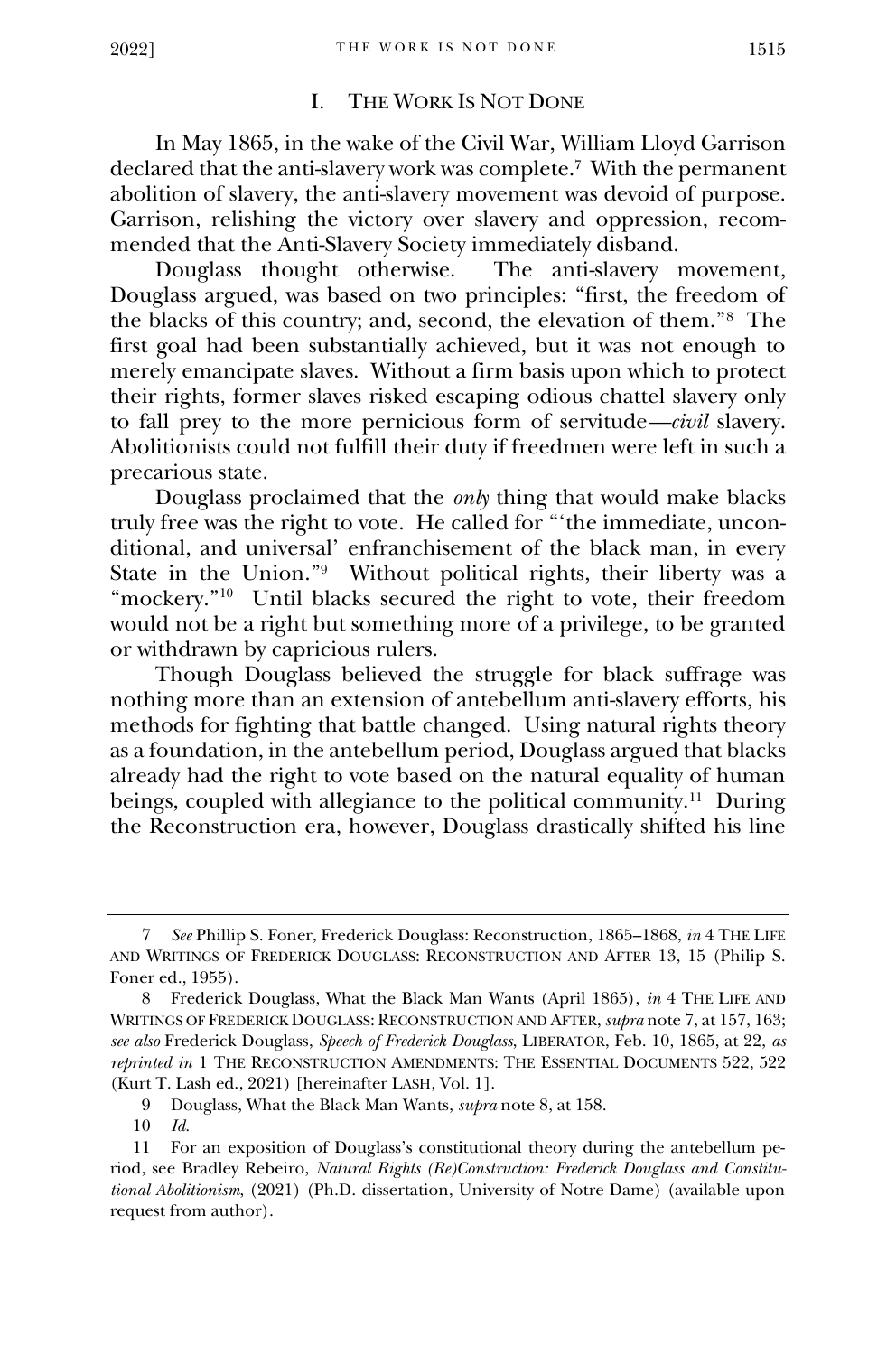of argument in advocating for political rights. He emphasized two major premises during Reconstruction that stressed the conventional nature of political rights, arguments which were only appendages to his natural rights argumentation in the antebellum period. First, he argued that the right to vote was not only a matter of natural equality, but also contingent on the form of regime the political community assumed. Second, he argued that the right to vote for blacks principally was a matter of expediency. The first major premise remained closely connected to, even if not solely reliant upon, natural rights principles, but the second line of argument was most puzzling because it in some ways *subordinated* natural rights claims. Though he never repudiated his natural rights argumentation from the antebellum period, Douglass minimized such claims when it mattered most during Reconstruction.

The reasons for Douglass's shift become clearer in the context of the political realities he faced in the quest for black suffrage. Douglass faced two principal challenges: First, post-Civil War efforts to achieve black suffrage failed early and often. Second, women at this time, led by Elizabeth Stanton and Susan B. Anthony, were also pushing for equal voting rights. Douglass strongly supported women's suffrage in the antebellum period.<sup>12</sup> And while he likely would have preferred that *all* received equal voting rights at once, Douglass realized that the question of black suffrage had to be separated from women's suffrage if his efforts were to succeed. It is here that we find that Douglass's actions could only be explained by prudence—it was enough that the constitutional arc of justice bent toward freedom, even if freedom was not to be fully realized. Douglass's changed argument was not a matter of changed political theory. Rather, he made a prudential calculation that black suffrage needed to take pride of place at this critical constitutional moment. That Douglass's natural-rights-based thinking did not change is evinced by his immediate return to advocating for women's suffrage *after* the Fifteenth Amendment was ratified.

## II. DOUGLASS'S POLITICAL RIGHTS THEORY

Douglass argued that the black claim to suffrage relied on two lines of argument. First, the right to vote was theirs because of natural rights and the nature of the regime. Douglass curtly stated: "We want it because it is our *right*, first of all."<sup>13</sup> Logically, the primary claim blacks had to voting was based on natural rights. Douglass's state-ofnature theory not only envisioned human beings in a perfect state of

<sup>12</sup> *See, e.g.*, Frederick Douglass, Equal Suffrage (Nov. 1860), *in* 2 THE LIFE AND WRIT-INGS OF FREDERICK DOUGLASS: PRE-CIVIL WAR DECADE 1850–1860, *supra* note 4, at 525, 525.

<sup>13</sup> Douglass, What the Black Man Wants, *supra* note 8, at 159.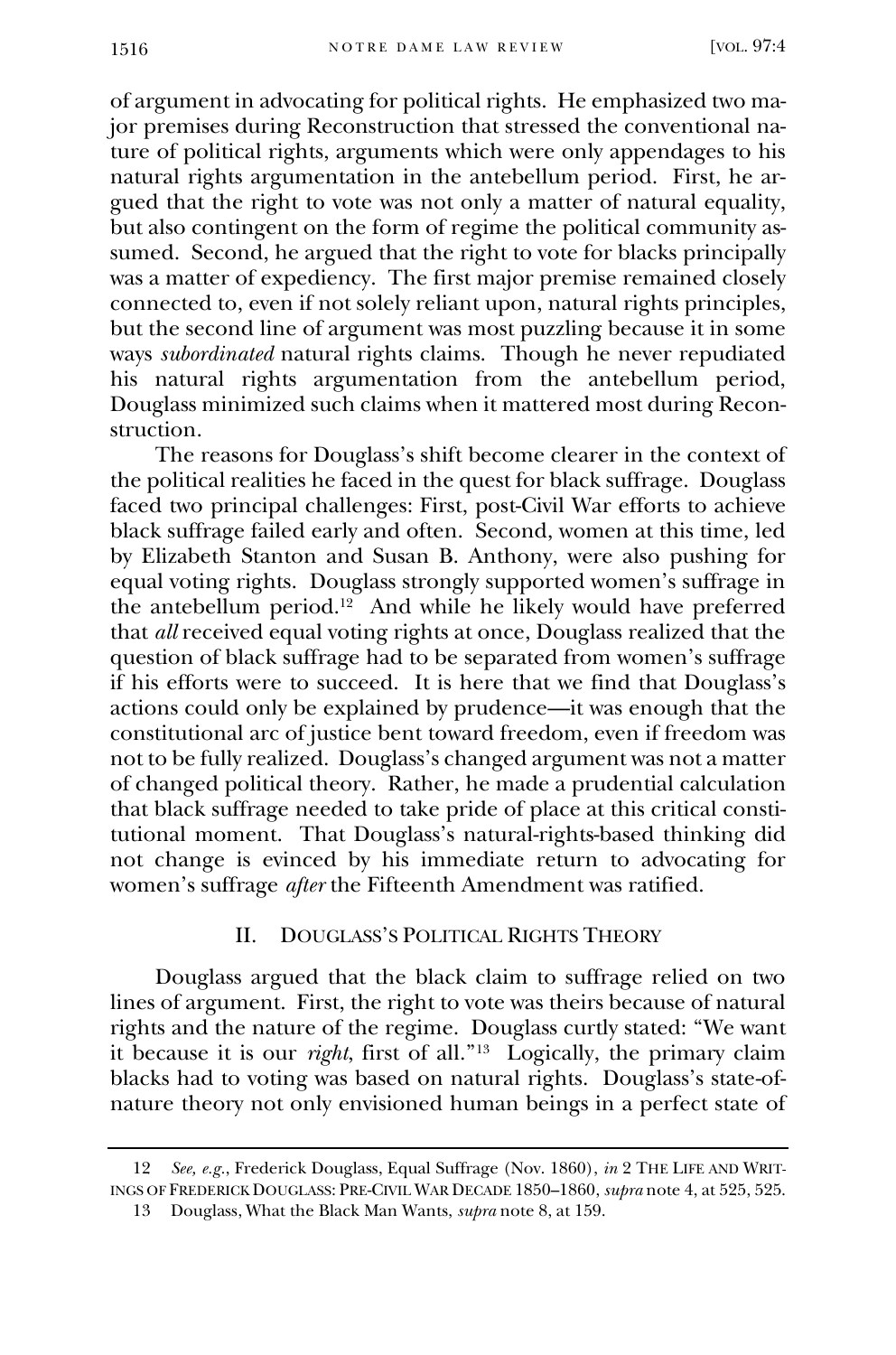freedom according to the natural law, but also saw human beings as fundamentally social.<sup>14</sup> In this state of nature, all human beings had equal natural powers that were the source of their natural rights and, importantly, lived in communities. Individuals were naturally drawn to each other; as Douglass remarked, "individual isolation is unnatural, unprogressive and against the highest interests of man." 15 When entering political society, human beings' natural equality informed government's most basic principles, including representation. Being what they were, human beings inexorably existed in communities and yet, each enjoying self-ownership, could live properly by no other principle than self-government. It was therefore essential for human beings to have the equal opportunity to vote as an outward manifestation of their natural powers. Moreover, exercising the right to vote became something of a duty, as human beings not only had the power to govern themselves, but their relational character imputed mutual obligations upon all to share in governance. Self-ownership, the natural pull to political society, and human beings' social nature all mutually reinforced Douglass's theory of the need for universal suffrage. Voting tied individuals to the political community and served as a conduit to a greater cognizance of one's sense of self within a community—as an individual bearer of natural rights with political obligations to the community that one has given allegiance to. Voting in this respect was an educative endeavor as much as a fulfilling of one's purpose—human beings gained a sense of their capacities and responsibilities as they realized them within the social context.<sup>16</sup> If persons did not vote, they were deprived not only of their natural rights, but also of a greater sense of their natural powers and their worth within the political community. Voting, therefore, was critical to the development of both the individual and the commonwealth.

Beyond the natural rights element, America's particular regime warranted universal suffrage. In social contract theory, political societies are established on the basis of consent. All members of the commonwealth exercise their ability to self-govern by consenting to the laws of the commonwealth. Douglass believed this was necessary because the natural law, though the source of natural rights, had no effect except through positive law enactments. In the case of the U.S., a

<sup>14</sup> This might be seen as a slight revision on Locke's state-of-nature theory, which described man as in a perfect state of freedom, but individual and isolated. *See* JOHN LOCKE, TWO TREATISES OF GOVERNMENT 128 (Lee Ward ed., 2016).

<sup>15</sup> Frederick Douglass, Is Civil Government Right? (Oct. 23, 1851), *in* 5 THE LIFE AND WRITINGS OF FREDERICK DOUGLASS: (SUPPLEMENTARY VOLUME) 1844–1860, at 208, 209 (Philip S. Foner ed., 1975).

<sup>16</sup> *See* Douglass, What the Black Man Wants, *supra* note 8, at 159 ("No class of men can, without insulting their own nature, be content with any deprivation of their rights.").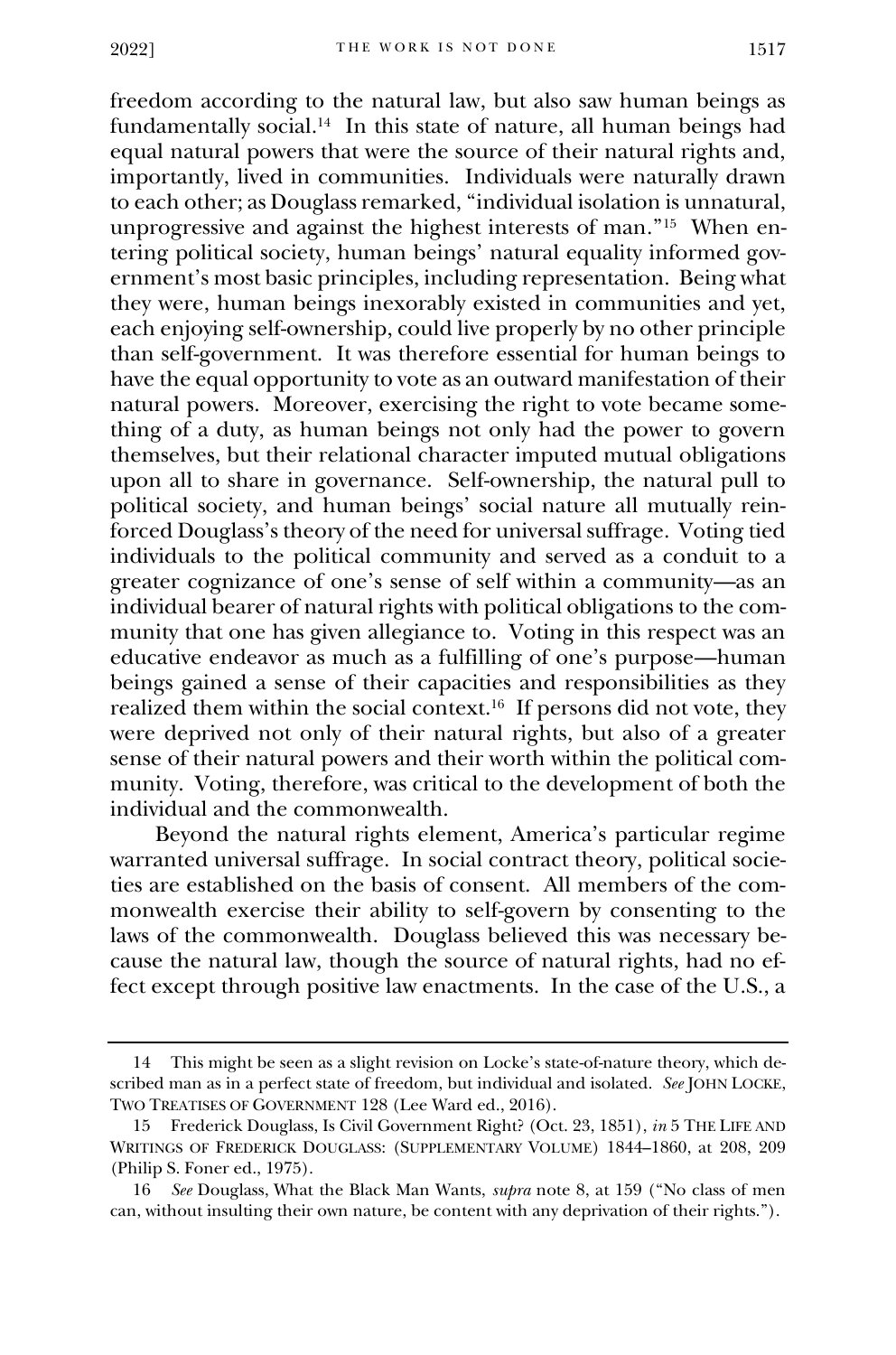written Constitution established the mode of consent—through state conventions—and established what many referred to as the "organic" law of the land.<sup>17</sup> Douglass found it significant that the mode of governance the U.S. settled upon was a democratic republic. Douglass explained:

Again, I want the elective franchise, for one, as a colored man, because ours is a peculiar government, based upon a peculiar idea, and that idea is universal suffrage. If I were in a monarchial government, or an autocratic or aristocratic government, where the few bore rule and the many were subject, there would be no special stigma resting upon me, because I did not exercise the elective franchise. It would do me no great violence.<sup>18</sup>

For Douglass, a democracy best principle of consent permitted more than one legitimate form of government. Whether it was a monarchy, autocracy, or aristocracy, people could consent to be governed in various ways.<sup>19</sup> Presumably so long as the consent given was voluntary, individuals could acquiesce to a regime where there was not rule of the many, but rule based on the best, the brightest, the richest, the

<sup>17</sup> *See, e.g.*, CONG. GLOBE, 39th Cong., 1st Sess., 351, 353–59 (Jan. 22, 1866) (statement of Rep. Rogers), *as reprinted in* 2 THE RECONSTRUCTION AMENDMENTS: THE ESSENTIAL DOC-UMENTS 43, 44 (Kurt T. Lash, ed., 2021) [hereinafter LASH, Vol. 2]; CONG. GLOBE, 39th Cong., 1st Sess., 403–07 (Jan. 24, 1866) (statement of Rep. Eliot), *as reprinted in* LASH, Vol. 2, *supra*, at 53, 54; CONG. GLOBE, 39th Cong., 1st Sess., 2458–69 (May 8, 1866) (statement of Rep. Garfield), *as reprinted in* LASH, Vol. 2, *supra*, at 158, 162 (speaking of the nature of organic law when referencing the adoption of the first section of the Fourteenth Amendment: "It is precisely for that reason that we propose to lift that great and good law above the reach of political strife, beyond the reach of the plots and machinations of any party, and fix it in the serene sky, in the eternal firmament of the Constitution, where no storm of passion can shake it and no cloud can obscure it. For this reason, and not because I believe the civil rights bill unconstitutional, I am glad to see that first section here.").

<sup>18</sup> Douglass, What the Black Man Wants, *supra* note 8, at 159.

<sup>19</sup> The important point here was that government's origin had to be located in popular sovereignty. Zuckert helpfully clarifies that such accounts of government's origins do not typically purport to give an *actual* historical account, but rather "it refers to a kind of moral account of the origin, or, perhaps better put, a rational reconstruction of the origin. . . . This is not so much a thesis about the past as a vision of the present and the future; it presents a way to reconceive the nature of politics and the relationship of citizens to it." MICHAEL P. ZUCKERT, NATURAL RIGHTS AND THE NEW REPUBLICANISM 10 (1994). That said, while Douglass believed that popular sovereignty-based origins could legitimate various political regimes, there is some dispute as to whether nondemocratic natural rightsbased regimes could be legitimate. *See* Douglass, What the Black Man Wants, *supra* note 8, at 159; ZUCKERT, *supra*, at 10, 165 (denoting the difference between theory and practice, which calls into question whether a nondemocratic regime could adequately account for a political philosophy based on natural rights). *Cf*. THOMAS G. WEST, THE POLITICAL THEORY OF THE AMERICAN FOUNDING: NATURAL RIGHTS, PUBLIC POLICY, AND THE MORAL CONDI-TIONS OF FREEDOM (2017) (arguing that a republic is the only legitimate form of government for a natural-rights-based regime).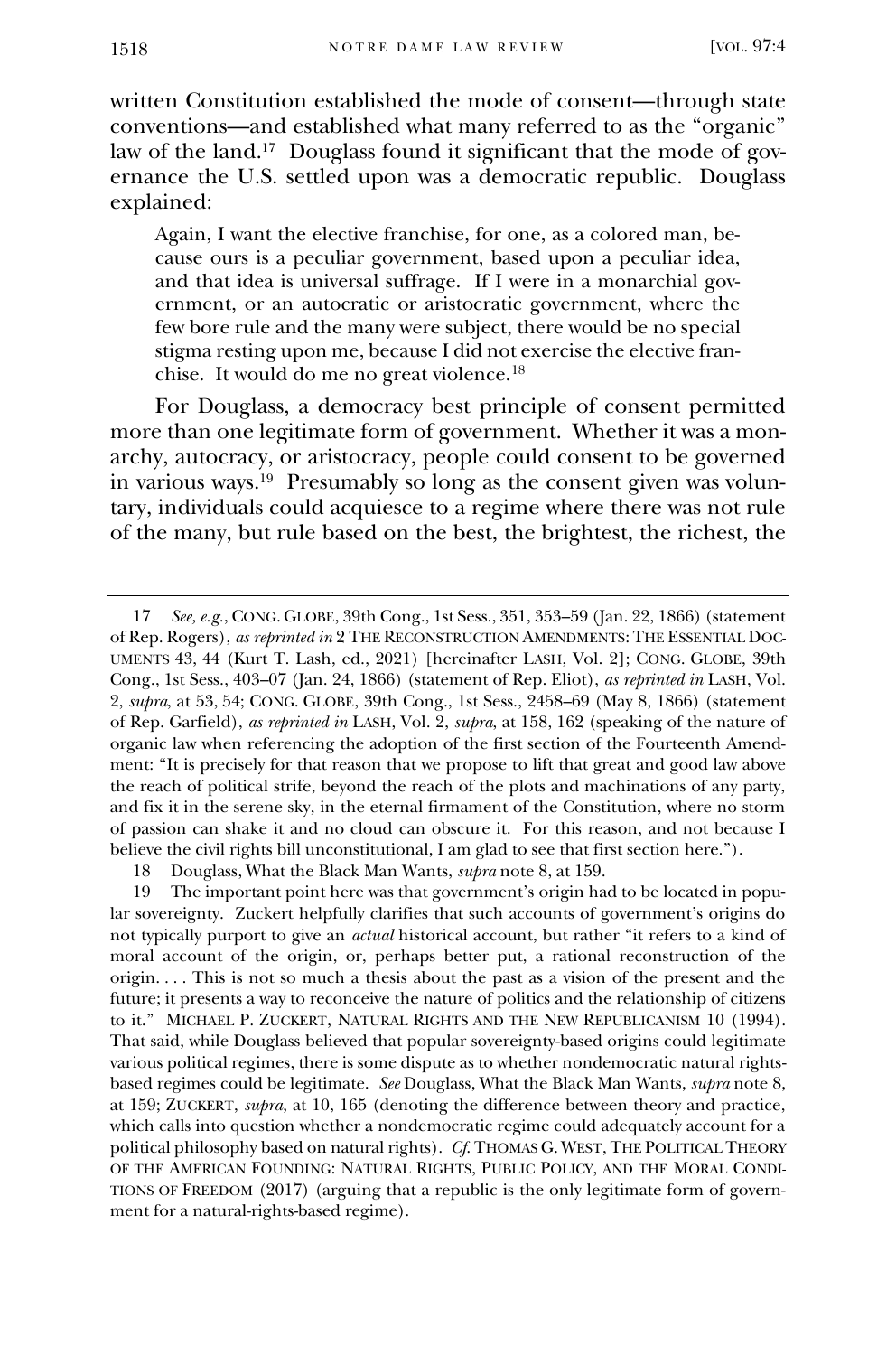most virtuous, or whatever other criterion.<sup>20</sup> But regardless of the regime type, the requirement of protecting natural rights would still remain—all governments were instituted for that sole purpose. Simply the *way* in which it was done would vastly differ. The natural rights and voting rights connection could, therefore, sever to some degree in non-democratic regimes. In an aristocracy, where the principle was rule by the few over the many, it would be no injustice to deny voting rights to the many given the nature of the regime. The aristocracy would remain legitimate so long as it ruled in a way that did not deprive others of their natural rights. In a regime where the rule was intentionally by the few and such rule was *consented* to, the equality principle would not extend to political rights. In a democracy, on the other hand, where the rule is by the many, the people consent to rule and to be ruled on an equal basis. Douglass argued that, in such regimes, universal suffrage was the rule. Anything otherwise would be an exception, and to single out blacks as the exception was to brand them "with the stigma of inferiority."<sup>21</sup> In the U.S., blacks theoretically entered the social contract on an equal basis and consented to a regime founded on equal rule, but they were unjustly deprived of their equal status. Thus, equal voting rights for Douglass certainly were a consequence of natural human equality, but only in a regime premised on the principle of equal rule.

Douglass's second line of argument, and what ultimately became his main contention, was that it was expedient that blacks have the right to vote. Though Douglass's natural rights theory led to the conclusion that blacks and women should have a constitutional right to vote in the U.S., early on in the campaign for suffrage he began considering the prudence of advocating exclusively for black suffrage. Though Douglass's rhetoric shifted to *black* suffrage instead of universal suffrage, the reality of his revised position was that he now advocated for black *male* suffrage. Here, Douglass not only set aside natural rights claims, but subordinated them in favor of expediency claims.<sup>22</sup> This turn can be seen in his debate with President Andrew Johnson

<sup>20</sup> That said, Douglass clearly believed that democratic republics constituted the best form of government. *See* Douglass, What the Black Man Wants, *supra* note 8, at 157–60; Frederick Douglass, The Kansas-Nebraska Bill (Nov. 1854), *in* 2 THE LIFE AND WRITINGS OF FREDERICK DOUGLASS: PRE-CIVIL WAR DECADE 1850–1860, *supra* note 4, at 316, 331–32.

<sup>21</sup> Douglass, What the Black Man Wants, *supra* note 8, at 159.

<sup>22</sup> This is not to say that he *completely* abandoned natural rights theory, but only that it often took a backseat to other argumentation. One exception to this trend was Douglass's speech at the Southern Loyalists Convention in Philadelphia, where he admonished southern loyalists for adopting a platform of "equal rights and justice" but failing to advocate for black suffrage. *See* Frederick Douglass, Speech at Southern Loyalist Convention, Philadelphia, PA (NAT'L ANTI-SLAVERY STANDARD, Sept. 22, 1866, at 1), *as reprinted in* LASH, Vol. 2, *supra* note 17, at 269, 269–70.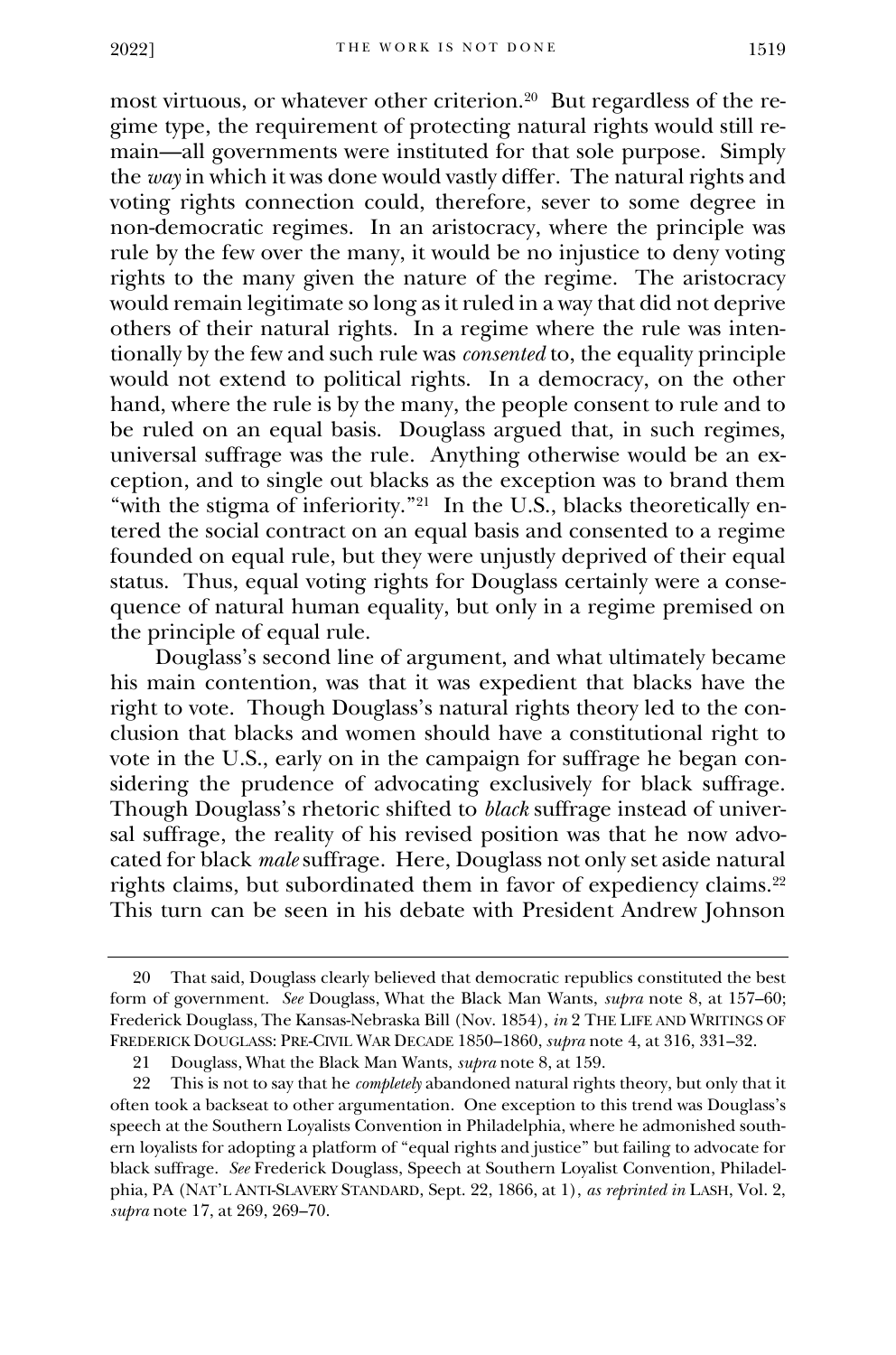and its aftermath, but it becomes most pronounced in his treatment of the women's suffrage question. Douglass put the problem simply when he stated, "I hold that women, as well as men, have the right to vote . . . and my heart and my voice go with the movement to extend suffrage to woman; *but that question rests upon another basis than that on which our right rests*."<sup>23</sup> Natural rights required the regime to permit women to vote just as it did for blacks, but the right to vote for blacks, in Douglass's mind, had to rely on a separate basis if it were to become reality. Douglass believed that, unlike women, the matter of blacks voting was both a matter of life and death as well as a matter of political advantage for the North. And it was highlighting this aspect of the suffrage question that would lead to success for black suffrage. Driving home this point, Douglass noted that in the case of Americans "there is always more that is benevolent, I perceive, than just, manifested towards us [blacks]."<sup>24</sup> What seemed most effective was appealing to the political interests of Americans, and particularly Republicans, rather than justice. In the early stages of Reconstruction, Douglass certainly demanded justice, but he became increasingly persuaded that appealing to political expediency and Republican interests presented the best chance of success.<sup>25</sup>

Aside from believing that Americans might respond better to arguments based on expediency, Douglass found the problem of political rights to be truly unique in the case of blacks. To Douglass, unlike women's predicament, the situation for blacks and their right to vote was a matter of life and death—a reality that caused Douglass to marshal forth arguments that were inconsistent with his own theory. Not even natural rights constitutionalism could answer the needs of blacks then. At a time when the public fretted over the constitutionality of the Thirteenth Amendment, let alone its meaning, Douglass was largely dismissive of the whole debate. Regardless of its constitutionality or meaning, he believed that the Thirteenth Amendment alone

<sup>23</sup> Douglass, What the Black Man Wants, *supra* note 8, at 159 (emphasis added).

<sup>24</sup> *Id.* at 164.

<sup>25</sup> Douglass's comments here curiously reflect observations made by Alexis de Tocqueville, who observed that Americans were more apt to do what might be considered just or good if they believed it to be in their self-interest (even when it was not) than do something simply for the sake of justice or the good. Tocqueville captured this idea with the term "self-interest well understood." ALEXIS DE TOCQUEVILLE, DEMOCRACY IN AMERICA 500–03 (Harvey C. Mansfield & Delba Winthrop eds. & trans., 2000). Douglass may have been influenced by Tocqueville's thinking on this point, as he certainly studied his work and was a fan. *See* Frederick Douglass, The Case of Rev. Dr. Pennington (June 1855), *in* 5 THE LIFE AND WRITINGS OF FREDERICK DOUGLASS: (SUPPLEMENTARY VOLUME) 1844–1860, *supra* note 15, at 351, 354.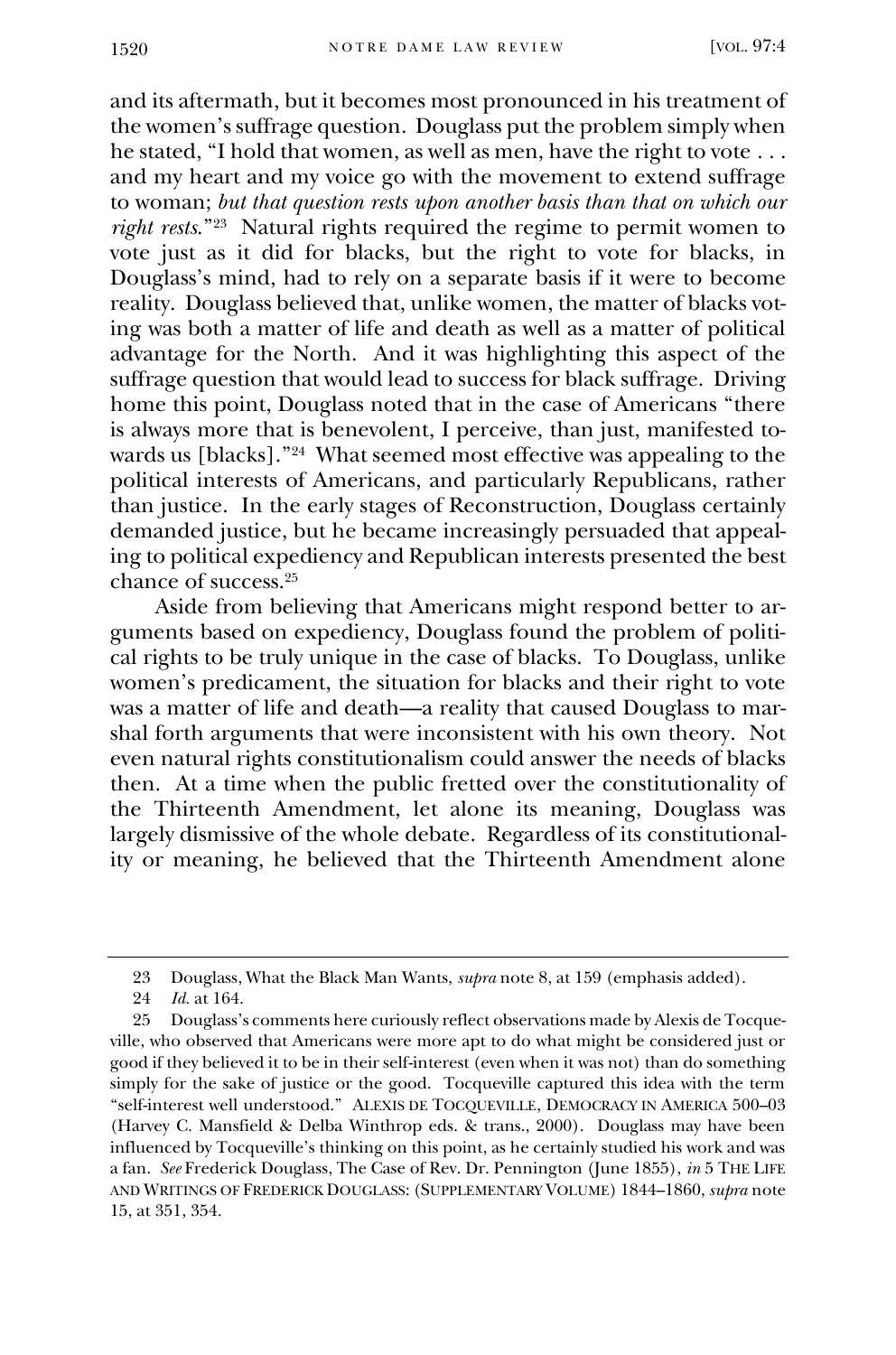could not meet the needs of blacks in the Union.<sup>26</sup> And this was not just a "southern" problem. Both in the North and in the South, for example, blacks were denied the right to testify in courts, a right even the Thirty-Ninth Congress thought was essential to the protection of natural rights.<sup>27</sup> A broad natural rights construction of the Thirteenth Amendment might implicate such a right, but Douglass was not convinced that it mattered. In perhaps his first expression of doubt concerning natural rights constitutionalism, Douglass stated, "I have thought, for the last fifteen years, that we had an anti-slavery Constitution . . . . But we have had slavery all along."<sup>28</sup> What good was it, Douglass wondered, to have provisions such as the Privileges and Immunities Clause, if southern states were going to simply ignore them?<sup>29</sup> Though the provisions could be constructed to protect natural rights, such constructions were never adopted in actual governance. The only thing that could resolve blacks' predicament was express laws that unassailably granted blacks political rights. Anything short of that, though theoretically sufficient, was practically insufficient in the cause of emancipation.<sup>30</sup>

That said, Douglass ultimately did not experience the sort of change of opinion that he experienced in his conversion from Garrisonian pro-slavery constitutionalism to anti-slavery constitutionalism.<sup>31</sup> Douglass returned to natural rights constitutionalism after the ratification of the Fifteenth Amendment. He returned to the cause of women's political rights, employing the same natural rights philosophy he professed in the antebellum period. This further demonstrates that the best explanation of Douglass's actions at this time is that prudence,

<sup>26</sup> *See* Frederick Douglass, The Need for Continuing Anti-Slavery Work (May 1865), *in*  4 THE LIFE AND WRITINGS OF FREDERICK DOUGLASS: RECONSTRUCTION AND AFTER, *supra*  note 7, at 166, 166 ("I take this ground; whether this Constitutional Amendment [Thirteenth] is law or not, whether it has been ratified by a sufficient number of States to make it law or not, I hold that the work of Abolitionists is not done.").

<sup>27</sup> *See id.* at 167; Civil Rights Act of 1866, ch. 31, § 1, 14 Stat. 27, 27.

<sup>28</sup> Douglass, *supra* note 26, at 167.

<sup>29</sup> Douglass recounted the story of Samuel Hoar, a Massachusetts politician who was commissioned to South Carolina to challenge the state's laws which prohibited free blacks from entering its borders. The law operated principally to seize black seamen, who were jailed and fined. If the blacks could not pay the fine, they would be sold into slavery to settle the debt. *Id.*; KATE MASUR, UNTIL JUSTICE BE DONE: AMERICA'S FIRST CIVIL RIGHTS MOVEMENT, FROM THE REVOLUTION TO RECONSTRUCTION 177–79 (2021).

<sup>30</sup> Douglass, *supra* note 26, at 167 ("Slavery is not abolished until the black man has the ballot.").

<sup>31</sup> *See* Frederick Douglass, Change of Opinion Announced (May 23, 1851), *in* 2 THE LIFE AND WRITINGS OF FREDERICK DOUGLASS: PRE-CIVIL WAR DECADE 1850–1860, *supra* note 4, at 155, 155.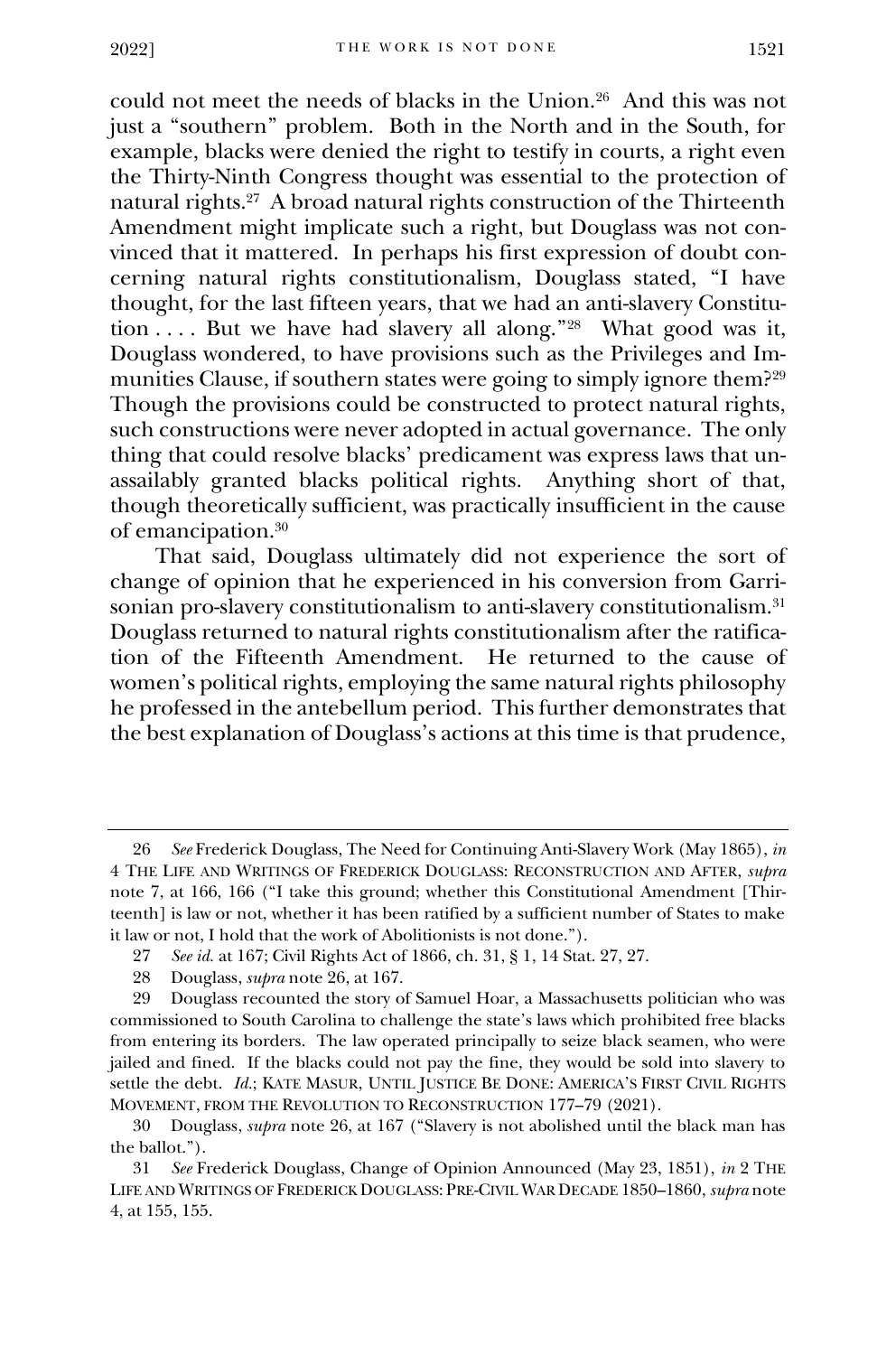which was an element in his theory (though at times almost imperceptible), came to the fore when Douglass was confronted by the conundrum of achieving justice for some or achieving it for none.<sup>32</sup>

## III. A TIME AND A SEASON FOR ALL THINGS: THE RISE OF EXPEDIENCY

Douglass displayed a depth of political wisdom in Reconstruction cultivated by more than two decades of abolitionist work.<sup>33</sup> At a time when many were doing victory laps within abolitionist circles, Douglass was sounding the liberty alarm—and for good reason. What may have seemed to be a mole hill in securing freedmen's liberty quickly revealed itself to be a mountain. It was clear, at least to Douglass, that the fight for liberty had only just begun with the ratification of the Thirteenth Amendment. This time, however, the battlelines were not roughly sketched along the Mason-Dixon Line. The foes existed in states loyal to the Union just as much as they did in the rebel states.

Political events across the Union helped to shape his views on this point. By early 1866, most if not all referenda across the northern states to introduce black suffrage had failed.<sup>34</sup> This certainly caused alarm among Douglass and other equal rights advocates. Just as the Civil War was drawing to a close and the fervor for freedom and equality had reached fever pitch, the opposition to black suffrage seemed as stark as ever. Notwithstanding this reality, it was personal experience that ultimately convinced Douglass something novel was needed to attain black suffrage.

#### *A. The Crucible of Political Experience: Meeting President Andrew Johnson*

In short order, Douglass had a personal encounter with the political spirit that resisted black elevation in the form of Andrew Johnson. Douglass, along with other prominent black leaders from across the country, met with President Johnson to discuss the future of blacks in the U.S.<sup>35</sup> George T. Downing, in an attempt to set the tone for the meeting, claimed that the black representatives were grateful for an audience with the president and that they felt as if they were "friends meeting a friend."<sup>36</sup> Downing quickly got down to brass tacks, however, stating that the Thirteenth Amendment was insufficient and that the freedmen needed legislative action that would solidify their status

<sup>32</sup> *See* Rebeiro, *supra* note 11.

<sup>33</sup> *See supra* notes 1–2.

<sup>34</sup> *See supra* note 5.

<sup>35</sup> Frederick Douglass, Interview with President Andrew Johnson, Washington, D.C., February 7, 1866, *in* 4 THE LIFE AND WRITINGS OF FREDERICK DOUGLASS: RECONSTRUCTION AND AFTER, *supra* note 7, at 182.

<sup>36</sup> *Id.* at 183.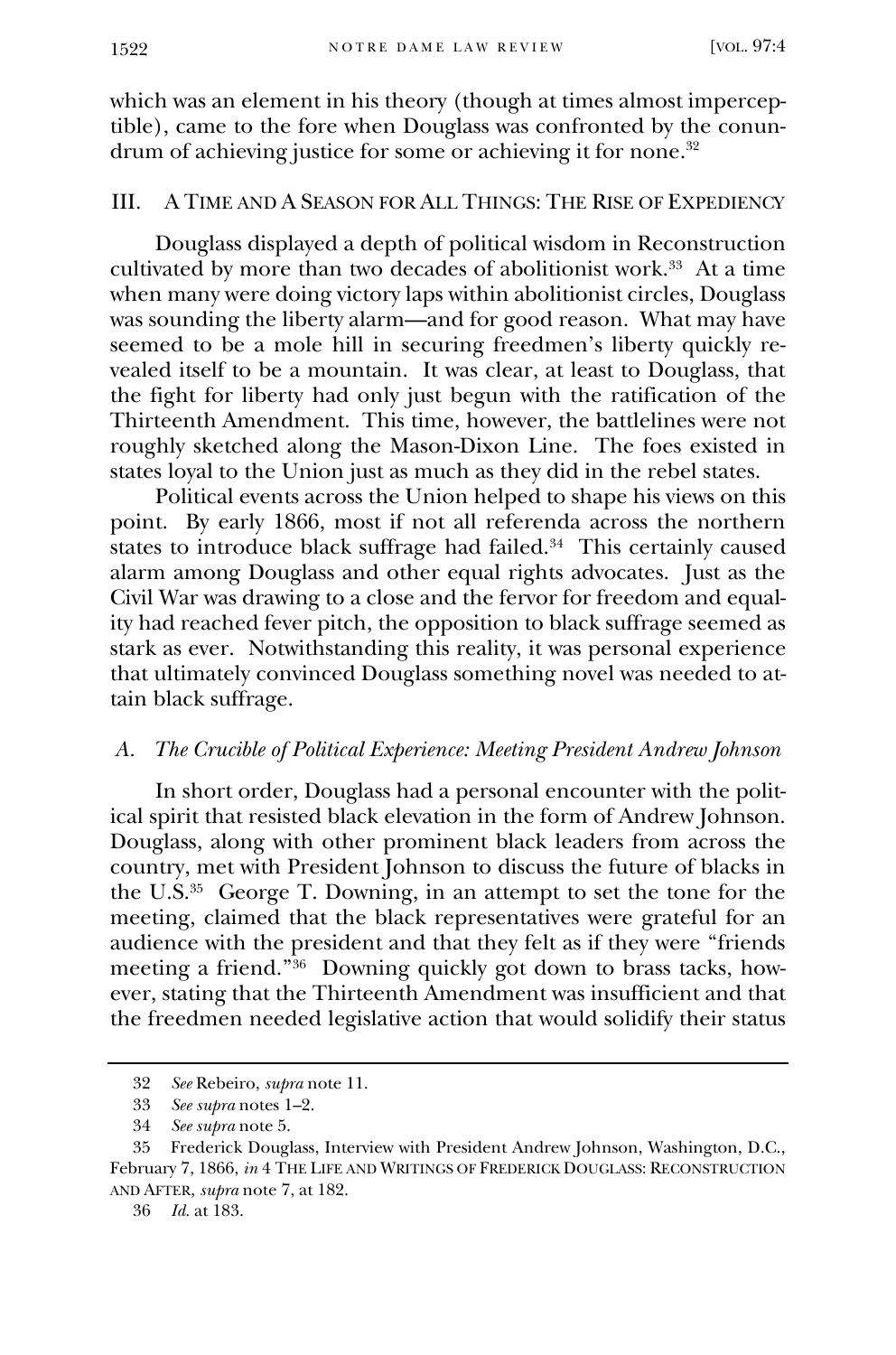as citizens of the Union, eliminate race discrimination, and, most importantly, secure black enfranchisement.<sup>37</sup> Downing rounded out his overture with a Douglass-esque warning that "granting anything less than our full rights will be a disregard of our just rights and of due respect for our feelings."<sup>38</sup>

Douglass succeeded Downing and, in uncharacteristically obsequious fashion, requested the President's support in securing black suffrage. He reminded the President that the delegation was not there to "enlighten" him, but to show respect; "Divine Providence" had placed Johnson in a position where he could act as the savior of blacks, or otherwise bring about their demise.<sup>39</sup> He added his own request for the ballot but claimed to make no argument in its favor; the fact that, among other things, they were subjects of government, paid taxes, and fought in the war provided sufficient ground that they *ask* for the ballot. Blacks were not looking for handouts or to deprive other citizens of their rights. All they wanted was the right to vote; the rest they would entrust to time and the political process.<sup>40</sup>

Johnson's response likely came as a shock. The President began his reply by claiming that he was a true friend of humanity and, by extension, of the recently enslaved.<sup>41</sup> But his response quickly turned to opprobrium:

For the colored race my means, my time, my all has been perilled [sic]; and now at this late day, after giving evidence that is tangible, that is practical, I am free to say to you that I do not like to be arraigned by some who can get up handsomely-rounded periods and deal in rhetoric, and talk about abstract ideas of liberty, who never perilled [sic] life, liberty, or property.<sup>42</sup>

Completely ignoring the contributions blacks had made in the latest war—not to mention the very real, daily peril to life, liberty, and property that slavery itself presented—Johnson summarily dismissed the natural rights claims that Douglass championed. Johnson was clear that, at least for the freedmen, natural rights claims had no weight in the matter at hand.

In Johnson's approach we find a method that was more Machiavellian than Aristotelian in nature. Johnson argued that further legislation, especially legislation granting black suffrage, was not prudent. His position was founded on what he thought would achieve success in Reconstruction. He believed that giving blacks the right to vote was

38 *Id.*

- 41 *Id.* at 184.
- 42 *Id.* at 185.

<sup>37</sup> *See id.*

<sup>39</sup> *Id.* at 184.

<sup>40</sup> *Id.* at 183–84.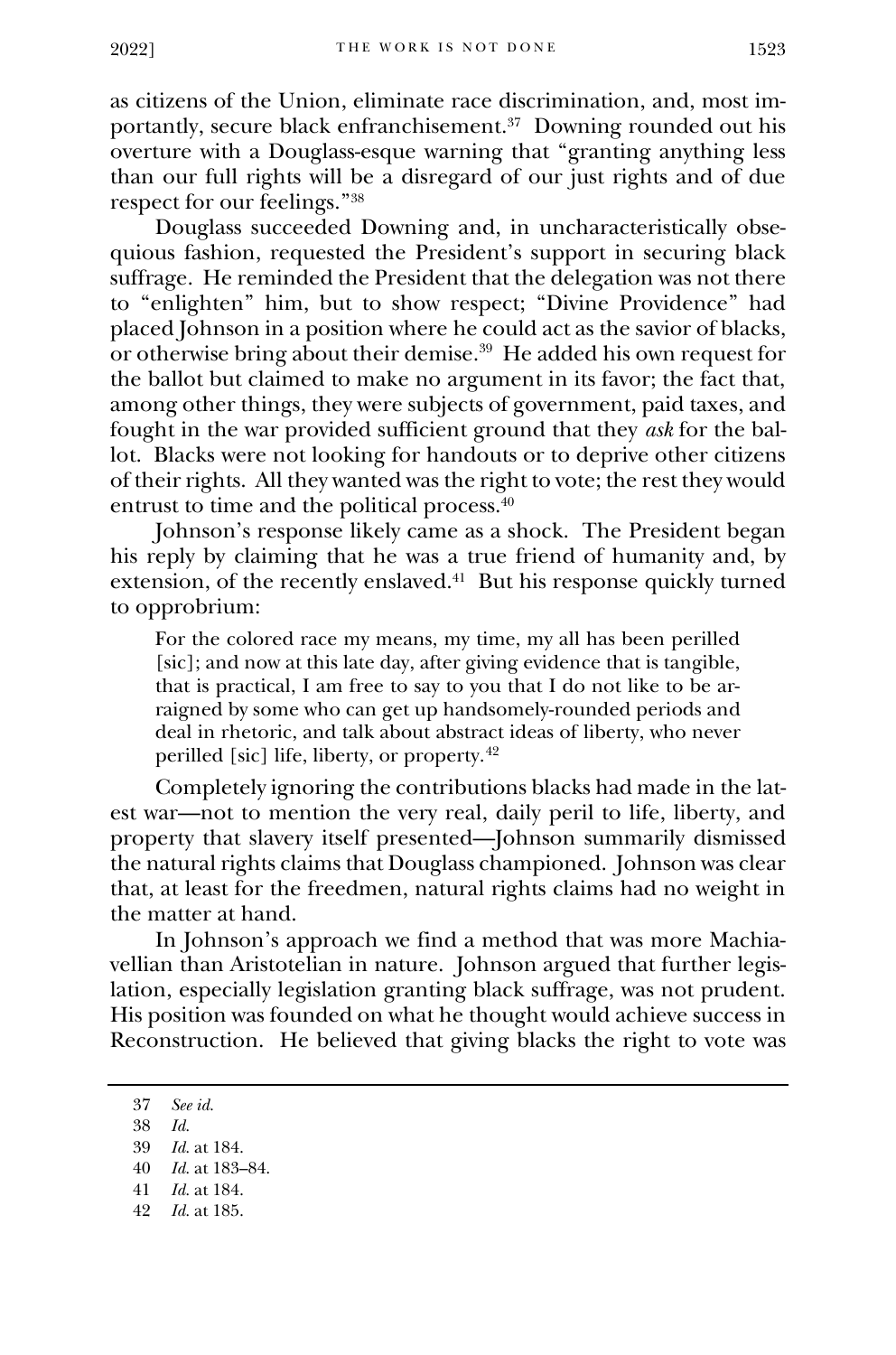simply unwise. He chided the delegation, claiming that granting black suffrage would be harmful not only for white inhabitants of the South, but for blacks as well. The point of Reconstruction was to put an end to slavery, not rend the whole fabric of society. In this sense, Johnson was hoping for something closer to a *restoration* than a *reconstruction*.

Johnson claimed there were two principal causes for opposing slavery: first, it created an aristocracy in the South, with a master class over and above non-slaveholders;<sup>43</sup> second, freedom demanded it.<sup>44</sup> But it was clear that the latter cause, though important, was subordinate to the former. What mattered most were the political consequences of slavery, not abstract ideals that made it repulsive. With the Thirteenth Amendment, the master class of the South was deprived of its power, allowing whites to finally govern on an equal basis. Extinguishing the primary cause was sufficient to satisfy the second. To suddenly grant black suffrage, even if warranted at some future point in time, would upset the delicate peace won by the war. Natural rights and abstract principles of justice were irrelevant, as they were already resolved—chattel slavery was no more. Thus, when considering the plight of blacks in the South, Johnson was concerned more with how assisting freedmen might affect poor white southerners than with how to assist blacks in their newfound freedom. Johnson's own prudential calculation determined that a stable society could not be maintained while pursuing a radical civil rights agenda. The full measure of rights for blacks, who had been substantially served justice, could wait.

At this point Douglass tried to respond, but Johnson cut him off and continued his diagnosis of the problem.<sup>45</sup> Johnson explained that the problem was not simply a matter between the master and the slave; rather, it was one between the poor white man, the slave, and the master. There was an enmity between poor whites and slaves because slaves were the cause of poor whites' second-class status in the South. This hatred was exacerbated by the fact that those former slaves, now free, purportedly preferred to seek employment from southerners who previously owned slaves over those who did not. Douglass even conceded this point, remarking that blacks were likely to be treated better by former slaveowners. Johnson pounced on the concession, arguing: "It shows that the colored man appreciated the slave owner more highly than he did the man who didn't own slaves. Hence the enmity between

<sup>43</sup> *Id.* at 186. *See generally* FORREST A. NABORS, FROM OLIGARCHY TO REPUBLICANISM: THE GREAT TASK OF RECONSTRUCTION (2017).

<sup>44</sup> Douglass, *supra* note 35, at 186.

<sup>45</sup> *See id.* After Johnson's statement on the problem of slavery: Mr. Douglass: Mr. President, do you wish—

The President: I am not quite through yet.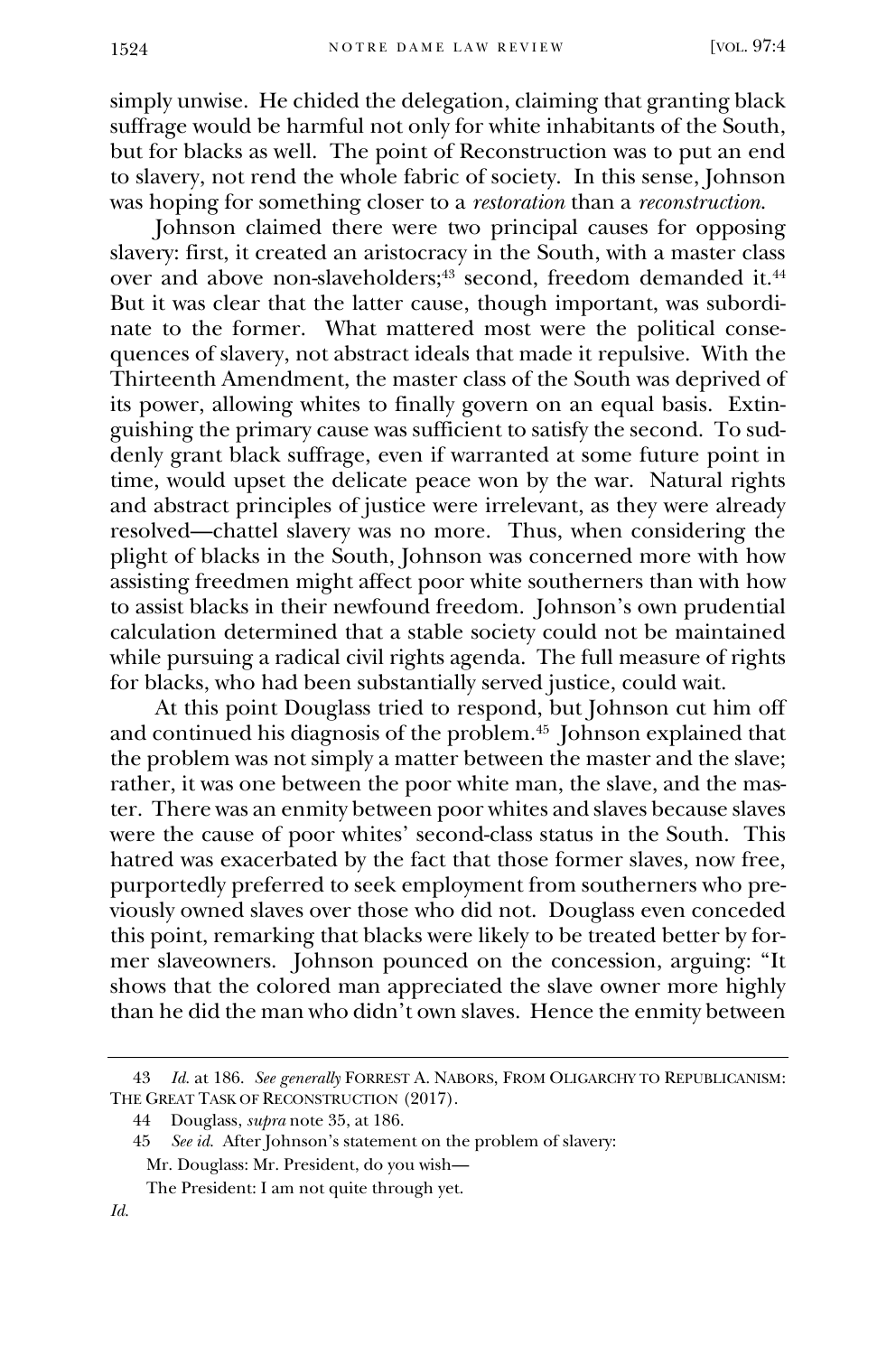the colored man and the non-slaveholders."<sup>46</sup> Johnson connected that enmity to voting, asserting that, should blacks be granted the right to vote, the interests of poor whites and blacks would continually be at odds, and that blacks would stand to suffer persecution not only from their former owners but from poor whites.<sup>47</sup> The war, according to Johnson, caused many deprivations for poor whites, who had no desire to protect the slave property of the master class. Further, the federal government already assisted the freedmen a great deal. In Johnson's eyes, should more progressive reconstruction efforts continue, antebellum resentment of slaves was primed to become outright loathing of freedmen. Johnson believed the prudent thing to do was to forego black suffrage, for it would save blacks from unprecedented violence and oppression. Rather than impose another difficultly on an already impossible situation, Johnson suggested that the best solution was to simply allow every state to decide which of their citizens could and could not vote.<sup>48</sup>

Douglass again attempted a reply to Johnson's arguments, but Johnson made it clear that he had no interest in discussion. As Douglass left the meeting he remarked, "The President sends us to the people, and we go to the people[,]" to which Johnson coldly replied: "Yes, sir; I have great faith in the people. I believe they will do what is right."<sup>49</sup>

Douglass wasted no time going to the people. That same day, he and other black delegates sent a public response to Johnson. First, the delegation noted that Johnson's assessment of the hostility between freedmen and poor whites was misguided. The delegation did not deny the existence of the hostility, but rather explained its true origins. The animosity stemmed from the existence of slavery; to impute that animosity upon a state of freedom would be illogical because the true source of the problem originated from the existence of *masters*, not the existence of slaves. Concerning slaves and poor whites, the masters effectively "divided both to conquer each."<sup>50</sup> Blacks hated poor whites, for they made up the bulk of slave catchers and overseers. Without the

49 *Id.* at 191.

<sup>46</sup> *Id.* at 187.

<sup>47</sup> For instance, Johnson argued that if blacks were given the right to vote, they would probably be controlled in how they voted by their former masters. *See id.* at 191.

<sup>48</sup> *Id.* at 188 ("Government commenced upon this principle; it has existed upon it; and you propose now to incorporate into it an element that didn't exist before. I say the query comes up . . . whether we shall not let the people in that State decide the matter for themselves.").

<sup>50</sup> George T. Downing, John Jones, William Whipper, Frederick Douglass, Lewis H. Douglass, and Others, Reply of the Colored Delegation to the President (Feb. 1866), *in* 4 THE LIFE AND WRITINGS OF FREDERICK DOUGLASS: RECONSTRUCTION AND AFTER, *supra* note 7, at 191, 192.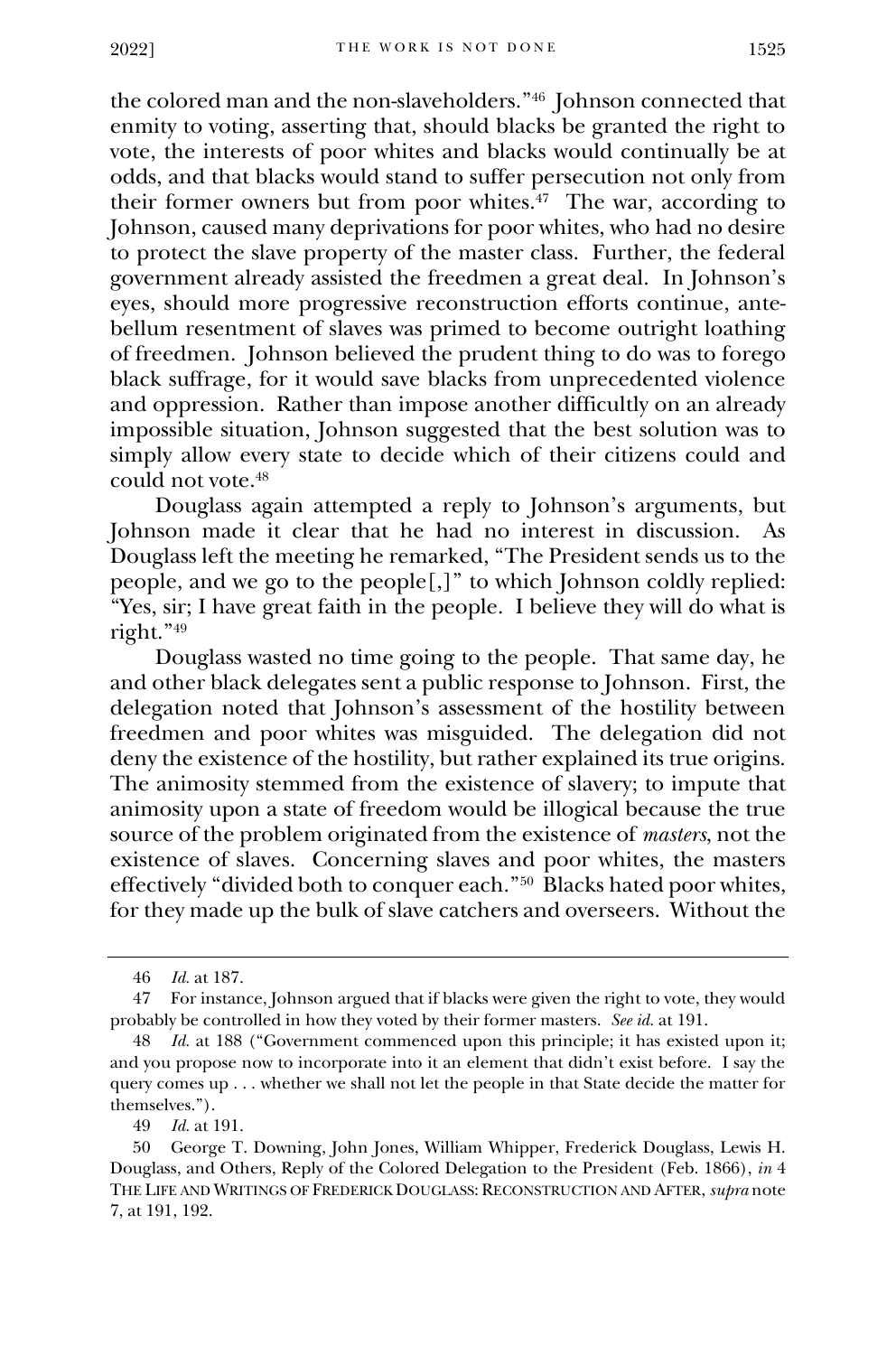need for such odious positions, blacks would have no reason to harbor ill will toward poor whites. Poor whites in turn hated blacks because poor whites were relegated to second-class citizenship due to their indigent status, which resulted from the inability to compete in a slavedriven market with only free labor resources. With no slaves, their labor would no longer be at a disadvantage. Thus, without masters, the source of hostility would naturally dissipate.

The delegation further reasoned that, if the animosity were not to cease, it became doubly expedient to grant blacks the right to vote. The delegation asked of Johnson, who professed to be the friend of blacks, "[H]ow can you, in view of your professed desire to promote the welfare of the black man, deprive him of all means of defence, and clothe him whom you regard as his enemy in the panoply of political power?"<sup>51</sup> If there truly were irresolvable tension between the races, and particularly between blacks and poor whites, then blacks needed a means to protect themselves. This sentiment echoed Douglass's initial remarks to Johnson, where he said blacks simply wanted the vote for a means by which to "save ourselves."<sup>52</sup> The delegation closed their arguments on that note: give blacks the vote and let them decide their own destiny. Markedly absent in the reply, however, was any appeal to natural rights or equality.<sup>53</sup>

This brief but heated exchange between Douglass and Johnson demonstrated the often-fraught nature of prudence in action. Though both seemed to have a holistic vision of what ought to be done to achieve justice and prosperity for the nation, each had a unique perception of what that looked like and how it was to be realized. Their altercation revealed the disparate outcomes of acting prudently with justice as the ultimate aim as opposed to security.

## *B. Self-Interest Over Justice*

By 1867, Douglass had formed a robust argument of expediency in favor of black suffrage. At this time Douglass was moving from natural rights argumentation to appeals based on practicality. Douglass wrote an article in *Atlantic Monthly* "appealing" to Congress for black suffrage, dedicating only a single paragraph in the article to natural rights argumentation. He argued that the right to vote was akin to

<sup>51</sup> *Id.* at 192–93.

<sup>52</sup> Douglass, *supra* note 35, at 184.

<sup>53</sup> *See generally* Douglass, *supra* note 50, at 192–93. That said, the closest the reply came to Douglass's normal rhetoric of natural rights and equality was the delegation's response to Johnson's suggestion that blacks simply emigrate. To this, the delegation responded that the growing respect for blacks' rights was a key part of the nation flourishing. But even then, the main thrust of the response was largely practical rather than theoretical.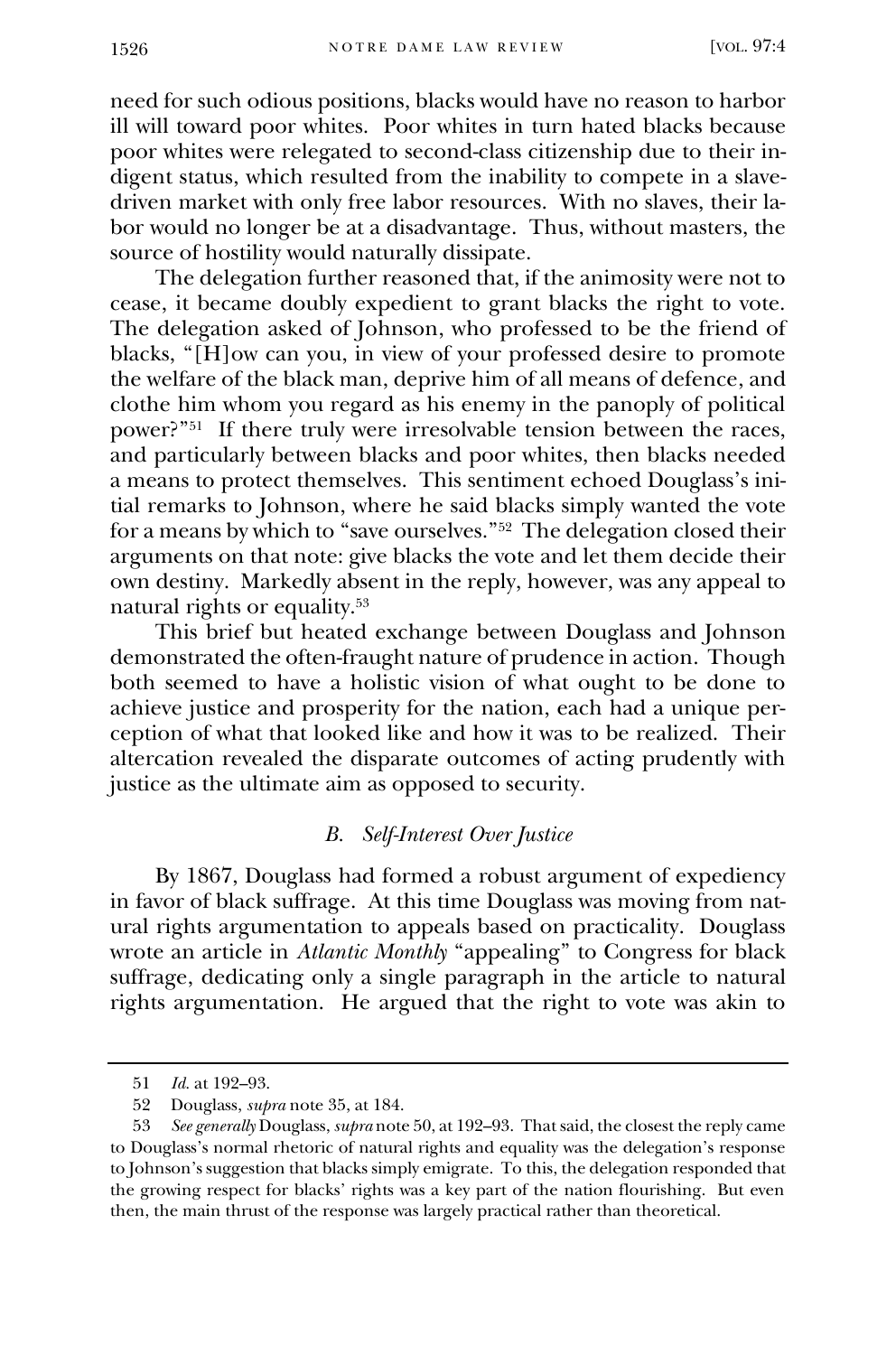other natural rights. "His [a black man's] right to a participation in the production and operation of government," Douglass claimed, "is in inference from his nature, as direct and self-evident as is his right to acquire property or education."<sup>54</sup> Put simply, if the right to vote belonged to one, it belonged to all. However, black suffrage, Douglass argued, though easily supported theoretically, "demands consideration upon what are recognized as the urgent necessities of the case."<sup>55</sup> Successful Reconstruction could only be accomplished if an end to all hostilities took place, which, according to Douglass, invariably stemmed from the problem of slavery. And the only way to end slavery was to grant black suffrage. But this consideration was one distinctly based on the exigencies of the time, not on those eternal principles that undergirded natural rights.

Douglass reasoned that, setting aside all claims of humanity, the calculated self-interest of Americans would lead them to instantiate black suffrage. In an overture bearing the unmistakable influence of Tocqueville,<sup>56</sup> Douglass called for the American people to consider the calculus of Reconstruction and the vast benefits of supporting black suffrage. Hoping this would lead Americans to the right decision, he stated: "[f]or in respect to this grand measure it is the good fortune of the negro that *enlightened selfishness*, not less than justice, fights on his side. National interest and national duty, if elsewhere separated, are firmly united here."<sup>57</sup>

Douglass argued that it was in Americans' interest to support black suffrage for four interwoven reasons. First, voting had an educative component to it; granting black suffrage would elevate the nation by elevating its most deprived citizens. A common counter to black suffrage was that blacks were too ignorant to vote.<sup>58</sup> Douglass did not contest this point—he was well aware that many blacks did not receive an adequate education, especially in the South.<sup>59</sup> But, again referencing human beings' social nature, Douglass noted that the very ability to vote teaches people their true worth and spurs them to higher

<sup>54</sup> Frederick Douglass, *An Appeal to Congress for Impartial Suffrage* (ATLANTIC MONTHLY, Jan. 1867, at 112–17), *as reprinted in* LASH, Vol. 2, *supra* note 17, at 323, 323.

<sup>55</sup> *Id.*

<sup>56</sup> *See* Douglass, *supra* note 22, at 269–70.

<sup>57</sup> Douglass, *supra* note 54, at 325 (emphasis added).

<sup>58</sup> *See, e.g.*, Elizabeth Cady Stanton, Letter to the Editor, *"This Is the Negro's Hour,"* National Anti-Slavery Standard *(New York, NY)* (NAT'L ANTI-SLAVERY STANDARD, Dec. 30, 1865, at 3), *reprinted in* LASH, Vol. 2, *supra* note 17, at 30, 30 ("In fact, it is better to be the slave of an educated white man, than of a degraded, ignorant black one.").

<sup>59</sup> *See* Douglass, What the Black Man Wants, *supra* note 8, at 161 ("I know that we are inferior to you in some things—virtually inferior. We walk about among you like dwarfs among giants.").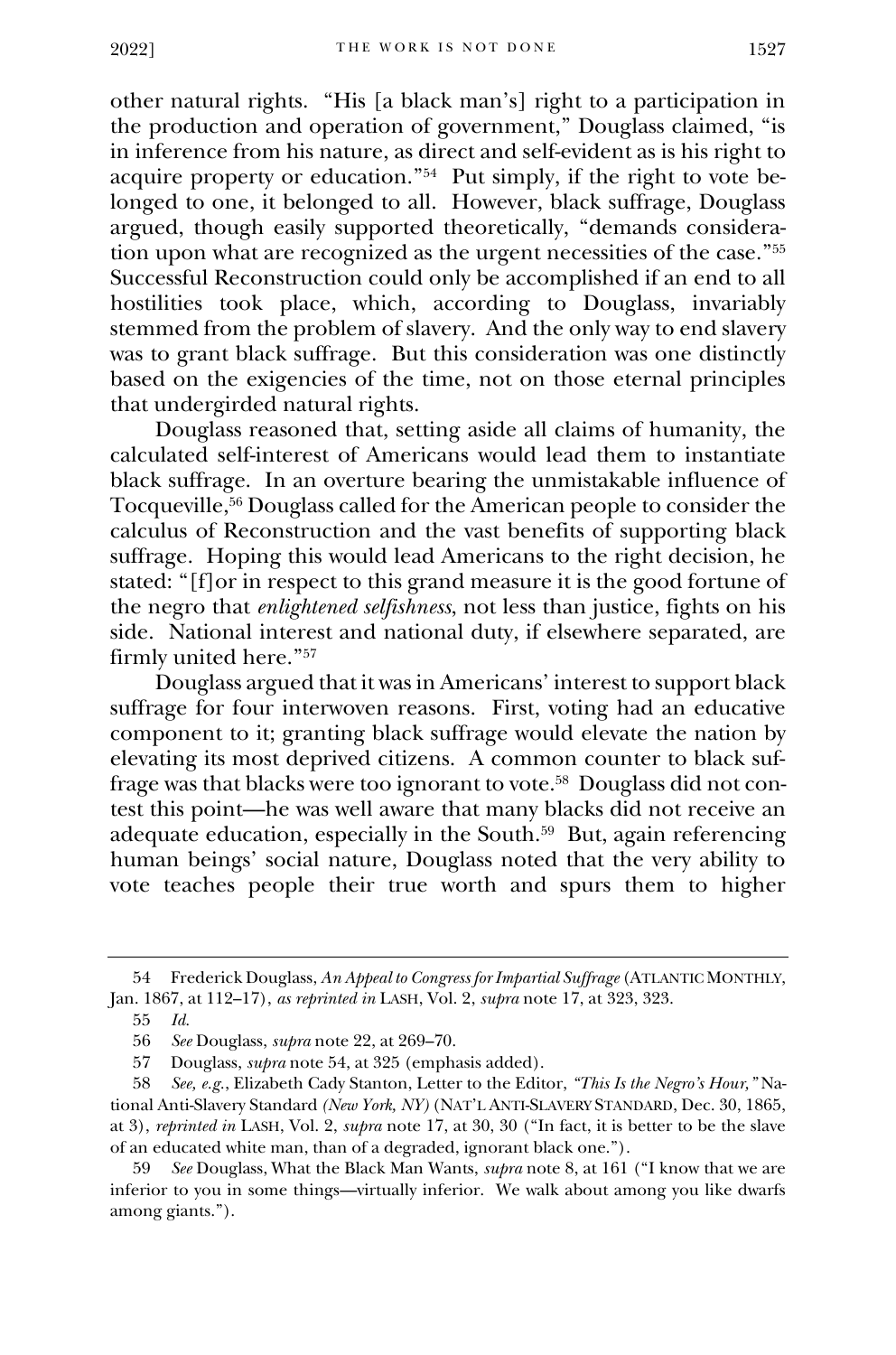heights.<sup>60</sup> Voting orients the individual to the regime, and the regime to the individual. The individual gains a sense of belonging but also feels the impulse to match the esteem that the political community displayed in him or her through conferring an equal say in governance. This creates a strong incentive to *become* educated—both as to things pertaining to the political question at hand and as to general matters. When people vote, they want to know what they are voting *for* so that they may more properly act according to their individual interest and the common good. Thus, there is a distinctive psychological component to voting that makes universal suffrage not only right, but practical. Second, building on the first, not granting voting rights would have the reverse effect—it would degrade blacks, who were already in a state of virtual, though not natural, inferiority. Blacks would then lack an important incentive to aspire for more, to elevate themselves as a people. Such a result would be impractical, as weak citizens are of no use to the regime.<sup>61</sup>

Third, similar to the war effort, the nation's (or from southerners' perspective, it might be more accurate to say "the North's") interests were better served with blacks' support.<sup>62</sup> Beyond refining those interests to *Northern* interests, however, we might refine them more definitively as *Republican* interests. It is here that we find Douglass showcasing adroit political maneuvering. He began by connecting black support to national interests. The nation's primary task in Reconstruction was to solidify the Union—a task that could be done only by putting an end to the rebel cause in all its forms. Rebel states already proved early on in Reconstruction that, even as they capitulated to northern demands, they would do whatever they could to preserve their peculiar institutions. Black codes were making a mockery of the Thirteenth Amendment, and there was little sign of any actual change in condition for freedmen. For Douglass, the present conundrum was no different than the war. Black liberation was key to the nation's success. For example, Douglass believed the tide of the war did not firmly turn in

<sup>60</sup> Douglass, *supra* note 54, at 325 ("Exclude the negroes as a class from political rights . . . and you at once deprive them of one of the main incentives to manly character and patriotic devotion to the interests of the government; in a word, you stamp them as a degraded caste, you teach them to despise themselves, and all others to despise them. Men are so constituted that they largely derive their ideas of their abilities and their possibilities from the settled judgments of their fellow-men, and especially from such as they read in the institutions under which they live.").

<sup>61</sup> *See id.* ("But this mark of inferiority . . . not only dooms the negro to be a vagabond, but makes him the prey of insult and outrage everywhere. While nothing may be urged here as to the past services of the negro, it is quite within the line of this appeal to remind the nation of the possibility that a time may come when the services of the negro may be a second time required.").

<sup>62</sup> *Id.*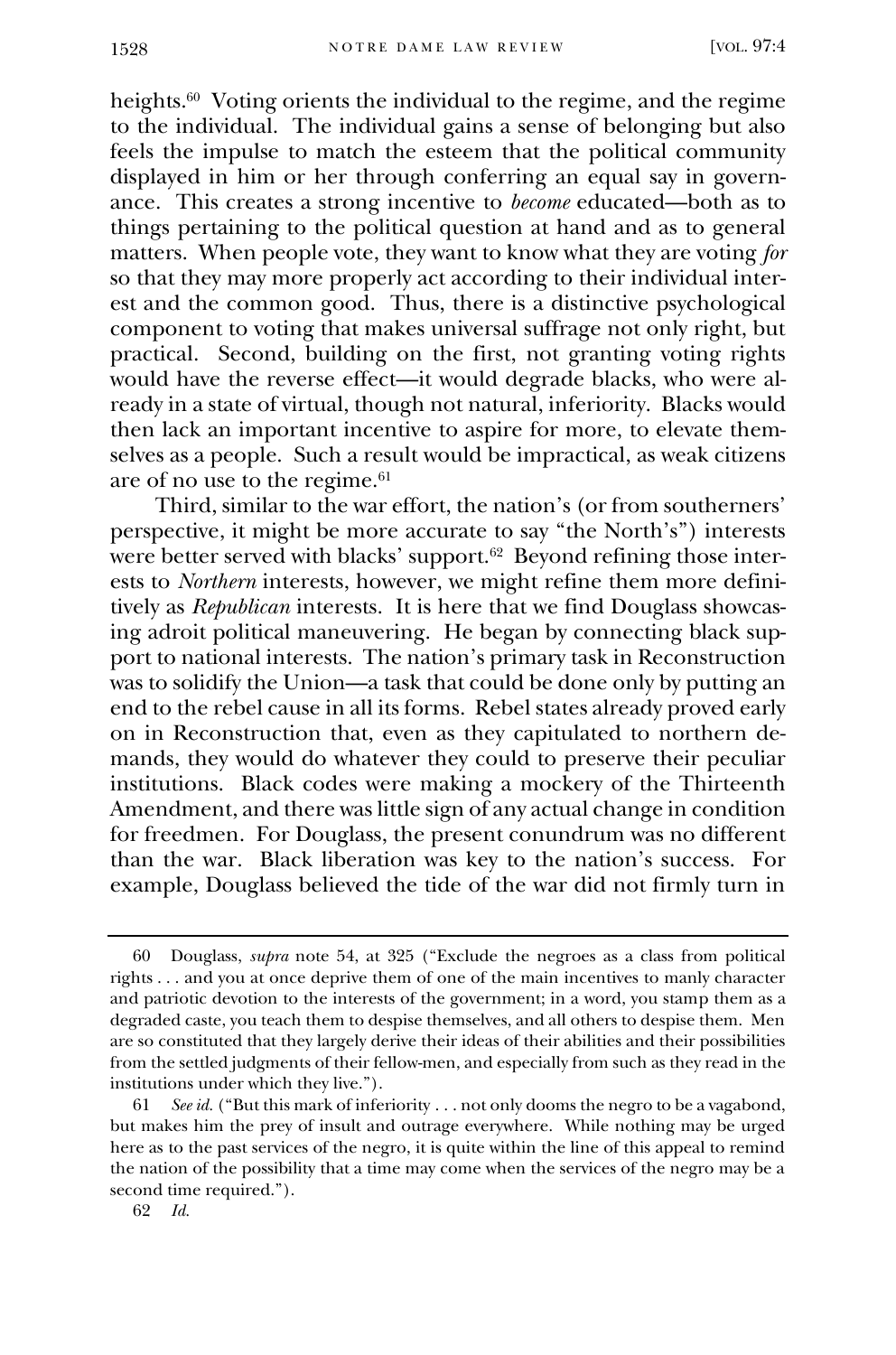favor of the North until the North permitted blacks to enlist. The North foolishly insisted, Douglass argued, on fighting with the right hand when its left was tied behind its back.<sup>63</sup> Now, in Reconstruction, the North risked making the same mistake. Northern efforts to secure the actual freedom of blacks in the South would experience little success without black assistance. "Strong as we are," Douglass reflected, "we need the energy that slumbers in the black man's arm to make us stronger."<sup>64</sup> But Douglass importantly hinted that black assistance would decidedly favor the Republican Party, which at that time enjoyed a comfortable majority in Congress. And Republicans would need black assistance moving forward. Douglass speculated that, to date, the theretofore prideful rebel states had acquiesced to all manner of humiliation in the form of unconstitutional test oaths, degrading assumptions of debt, and forced amendment adopting for one purpose:

Once firmly seated in Congress, their alliance with Northern *Democrats* reestablished, their States restored to their former position inside the Union, they can easily find means of keeping the Federal government entirely too busy with other important matters to pay much attention to the local affairs of the Southern States. Under the potent shield of State Rights, the game would be in their own hands.<sup>65</sup>

Douglass suspected that, so long as they could keep blacks from voting, the rebel states would generally acquiesce to all that the Republican Congress would demand of them. They were playing the long game—if they could have firm control over the ballot, they could undo everything the North accomplished during Reconstruction.

Douglass further appealed to Northern fears in his final rationale: just as they experienced in the antebellum period, northerners' own institutions would be threatened by the unmitigated abridgement of black rights in the South. Tensions between the North and South in the antebellum period increased as northerners noticed their *own* rights being infringed upon. Among the violations was the disregarding of the Privileges and Immunities Clause, such as jailing free black northerners who crossed their borders and the abridging of free speech rights, as abolitionist pamphlets and other circulations were banned in the South.<sup>66</sup> Douglass argued that the South in the antebellum period "early mastered the Constitution, became superior to the

<sup>63</sup> *See* Douglass, The Proclamation and a Negro Army (Feb. 1863), *in* 3 THE LETTERS AND WRITINGS OF FREDERICK DOUGLASS: CIVIL WAR 1861–1865, at 321, 322 (Philip S. Foner ed., 1952).

<sup>64</sup> Douglass, *supra* note 54, at 325.

<sup>65</sup> *Id.* at 326 (emphasis added).

<sup>66</sup> *See* MASUR, *supra* note 29, at 177–79 (discussing the contention surrounding privileges and immunities). For an example of how southern states acted to restrict the speech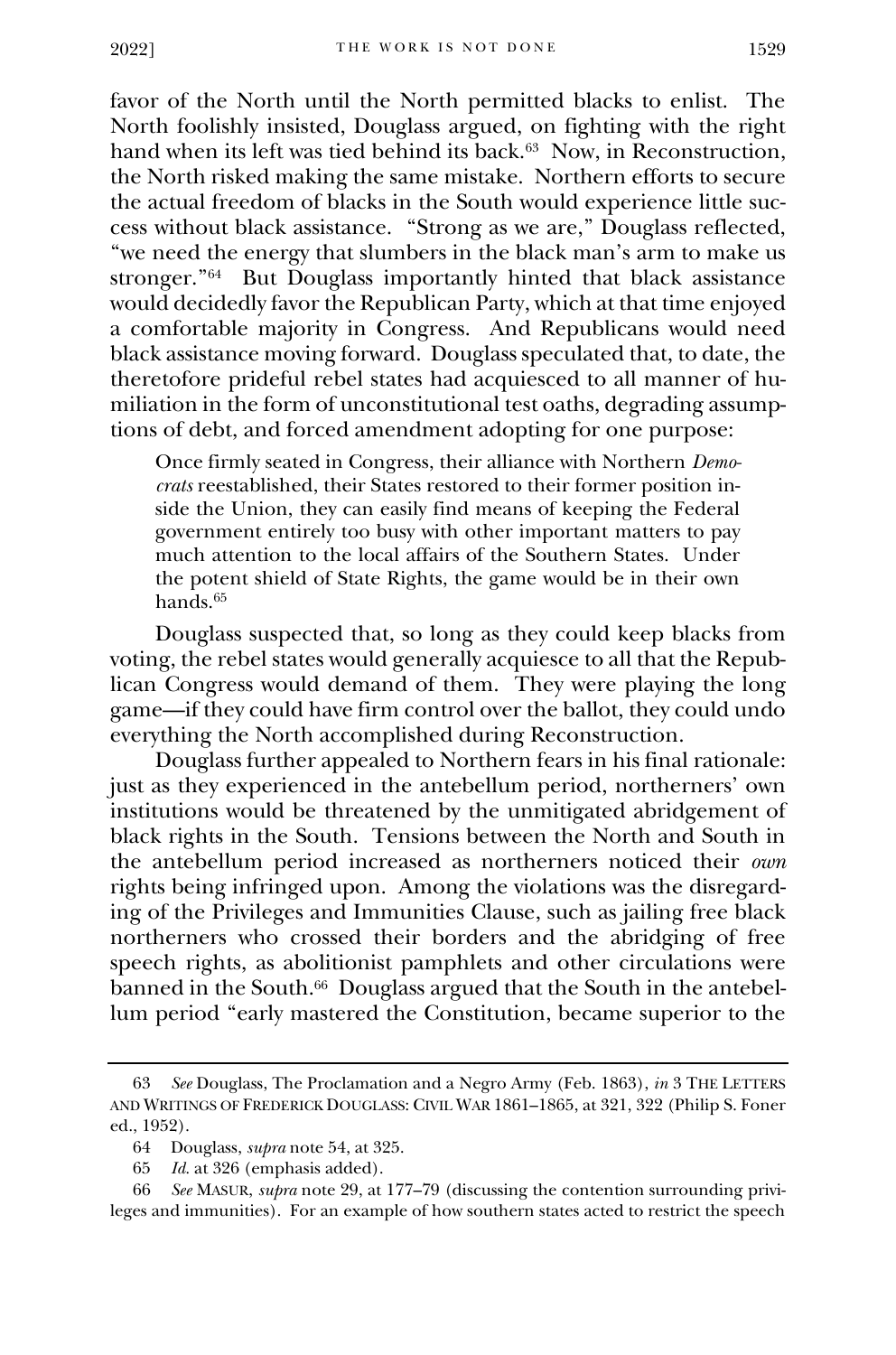Union, and enthroned itself above the law."<sup>67</sup> The North needed to be watchful, he warned, for the same "evil principle again seeks admission into our body politic."<sup>68</sup> The North had an opportunity to set right the mistakes of the past. Northerners already suffered the mistake of the Founders, who thought the Union's grander principles would eventually overcome the practices of the South. If they failed to act now, northerners risked making the same mistake for future generations.<sup>69</sup>

## IV. THEORY AND PRACTICE IN OPEN CONFLICT: BLACK V. WOMEN **SUFFRAGE**

Nothing displayed the tension between Douglass's theory and his practice quite as acutely as his confrontation with women during Reconstruction. In the antebellum period, Douglass was a faithful advocate of equal rights for women. Even as he fought for slaves' freedom, he never missed an opportunity to assist women's efforts for equal rights.<sup>70</sup> Though the condition of the slave objectively was more grievous than the woman's, Douglass believed that both claims rested on the same natural rights principles. Equal and exact justice would require government to grant women equal status as citizens through equal natural, civil, and political rights. But as the war came to a close and the demands of the time required theory to be put into practice, Douglass settled upon the assertion that the claims of blacks and the claims of women did not rest entirely on the same basis after all. In many ways, his hand was forced in this regard. Without impediments, he would have wanted the suffrage question *definitively* answered by the Fifteenth Amendment. Nevertheless, Douglass chose to do what was necessary to at least ensure there *would be* a Fifteenth Amendment. There were two possible, non-mutually-exclusive reasons for Douglass's shift: first, he truly believed that blacks and women were not similarly situated in the Union—the dire situation for blacks had an immediacy

of northern abolitionists within southern borders, see North Carolina, *An Act to Prevent the Circulation of Seditious Publications* (1830), in LASH, Vol. 1, *supra* note 8, at 207, 207.

<sup>67</sup> Douglass, *supra* note 54, at 327.

<sup>68</sup> *Id.*

<sup>69</sup> *Id.* ("Statesmen, beware what you do. The destiny of unborn and unnumbered generations is in your hands. Will you repeat the mistake of your fathers, who sinned ignorantly? . . . As you members of the Thirty-ninth Congress decide, will the country be peaceful, united, and happy, or troubled, divided, and miserable.").

<sup>70</sup> Douglass was in constant correspondence with pivotal women's rights leaders of the antebellum period. The sense was that their goals were fundamentally intertwined and therefore shared the same cause and struggle. *See, e.g.*, Douglass, To Elizabeth Cady Stanton (Aug. 1860), *in* 2 THE LIFE AND WRITINGS OF FREDERICK DOUGLASS: PRE-CIVIL WAR DECADE 1850–1860, *supra* note 4, at 497.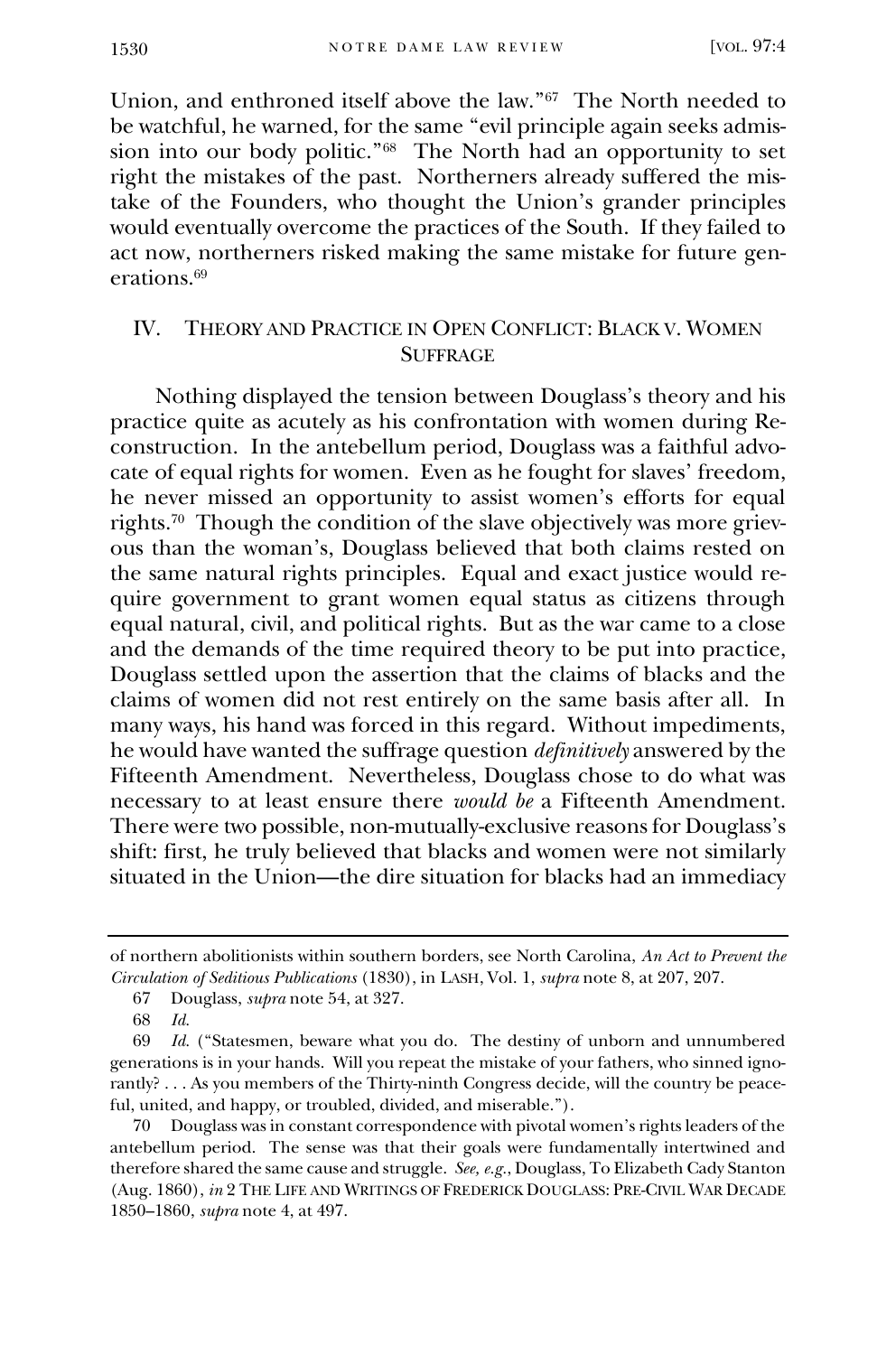that women simply did not. Second, a subtler possibility was that he refused to sacrifice what was politically possible and necessary for what was politically doubtful, though just in the fullest sense.<sup>71</sup>

Early on in Reconstruction, Douglass showed hesitancy regarding women's voting rights. As early as 1865, he made his separate-claims argument concerning women and blacks.<sup>72</sup> Not long thereafter, Douglass more clearly severed the women's movement from that of blacks, likely due to political events. Congress, in the midst of efforts to pass the Civil Rights Bill of 1866 and the Fourteenth Amendment, entertained the question of women's voting rights. At that time, Congress considered Stanton and Anthony's petition for women's suffrage.<sup>73</sup> Stanton and Anthony, close allies of Douglass in the antebellum period, hoped that if Congress were opening the door to suffrage, women would be allowed in. Representative James Brooks, a Democrat from New York, introduced the petition, which Republican Representative Thaddeus Stevens of Pennsylvania, a long-time advocate of black suffrage, notably elected to ignore. Brooks contested the Apportionment Amendment, which would later become Section Two of the Fourteenth Amendment, on several grounds, all stemming from its lack of inclusivity.<sup>74</sup> Brooks pointed out that the point of the Apportionment Amendment was to coerce states into granting black suffrage and, that being the case, he preferred "the white women of my country to the negro."<sup>75</sup> Brooks effectively wielded women's suffrage as a weapon against efforts to enfranchise blacks, seeking to sabotage Republican efforts by highlighting the inconsistency of their principles.

The Brooks incident manifested the greater tension between Republicans and Democrats that bled into the black suffrage and women's suffrage movements. Several Democrats had taken up the

<sup>71</sup> At that point in time Douglass's sentiment was not shared by all, let alone women. Wendell Phillips, for example, remained a central figure in the struggle for equal rights, but he did not hedge on the question of voting in 1866. *See* Wendell Phillips, *Speech of Wendell Phillips on the Fourteenth Amendment, Cooper Institute*, CINCINNATI COMMERCIAL, Oct. 25, 1866, at 55, *as reprinted in* LASH, Vol. 2, *supra* note 17, at 277, 278 ("Yes, the timid and cowardly policy of a party bound only upon its own perpetuation undertakes to engraft into that Constitution the word 'male,' confining us, in the onward march of the suffrage question, to one sex. I repudiate all limitations.").

<sup>72</sup> *See* Douglass, What the Black Man Wants, *supra* note 8, at 161.

<sup>73</sup> *See* CONG. GLOBE, 39th Cong., 1st Sess., 376–89 (1866) (statement of Rep. Brooks), *as reprinted in* LASH, Vol. 2, *supra* note 17, at 47, 50.

<sup>74</sup> *See id.* at 49. It is doubtful that Brooks held any genuine concerns for any of these groups he believed were "wrongfully" excluded. Brooks never saw the opportunity to vote on the Fourteenth Amendment because he was replaced by his opponent, William Dodge (who later voted in favor of the amendment). BIOGRAPHICAL DIRECTORY OF THE U.S. CONG., 170–73 (2005), *as reprinted in* LASH, Vol. 2, *supra* note 17, at 14, 17 n.27.

<sup>75</sup> CONG. GLOBE, 39th Cong., 1st Sess. 376–89 (1866) (statement of Rep. Brooks), *as reprinted in* LASH, Vol. 2, *supra* note 17, at 47, 50.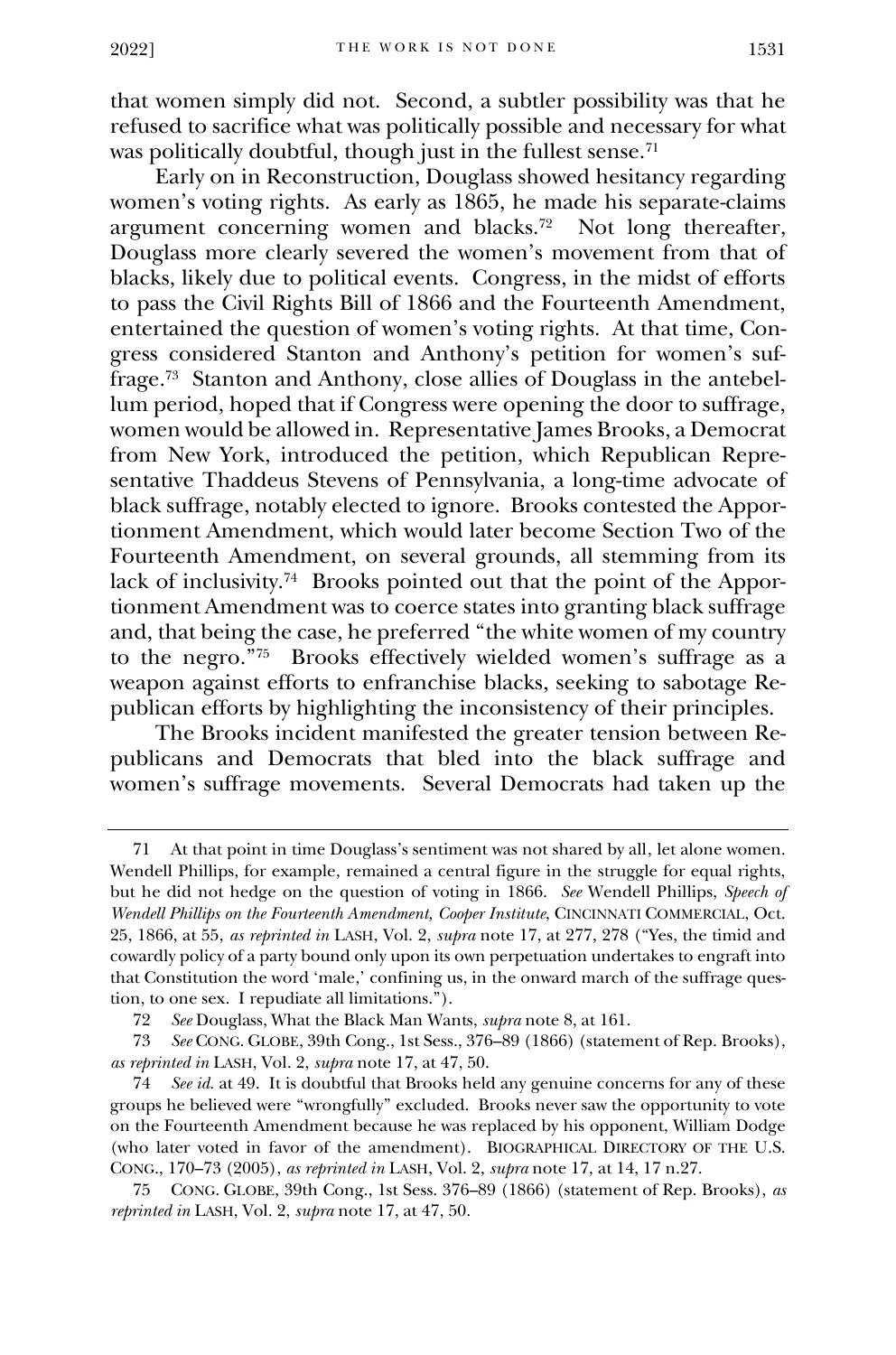cause for women's suffrage, which women leaders, including Stanton, gladly welcomed. Douglass, however, was convinced that such efforts were, like Brooks' political tactics, only a guise for *opposing* black suffrage.<sup>76</sup> At an equal rights convention in 1866, Douglass characterized Democratic efforts to support women's suffrage as "the trick of an enemy to assail and endanger the rights of black men."<sup>77</sup> The point was to defeat Republican efforts to secure black suffrage, not to achieve women's suffrage. This point of contention between Republicans and Democrats, black suffrage and women's suffrage, Douglass and women leaders, came up periodically throughout Reconstruction.<sup>78</sup> But, at least in the early years, Douglass and women's rights advocates were still able to find enough common ground not to be in open conflict.

Nevertheless, the slow rift continued. At that same 1866 equal rights convention, Douglass again subtly separated the women's movement from that of blacks.<sup>79</sup> Following Anthony's reminder that the convention's purpose was to advocate for "equal suffrage and equal rights for all," Douglass, though not scheduled to speak, answered the call to take the stage. $80$  He noted the government's failure for not granting women political rights; in fact, he encouraged women's suffrage *if* it meant that women would help accelerate the cause of black suffrage. But Douglass believed the convention to be a "Woman's Rights Convention," not an "Equal Rights Convention."<sup>81</sup> The causes, though similar, were fundamentally different. For Douglass, equal rights were important for women, but equal rights were indispensable for blacks. Some time later, in a letter declining the opportunity to speak on behalf of women's suffrage, Douglass stated: "I am now devoting myself to a cause not more sacred, certainly more urgent, because it is life and death to the long-enslaved people of this country;

<sup>76</sup> *See* Frederick Douglass, Let No One Be Excluded from the Ballot Box: An Address Delivered in Albany, New York (Nov. 20, 1866), 4 THE FREDERICK DOUGLASS PAPERS: SERIES ONE: SPEECHES, DEBATES, AND INTERVIEWS, 1864–80, at 146, 148 n.3 (John W. Blassingame & John R. McKivigan eds., 1991).

<sup>77</sup> *Id.*

<sup>78</sup> *See, e.g.*, Douglass, Equal Rights for All: Addresses Delivered in New York, New York (Evening Session, May 1868), *in* 4 THE FREDERICK DOUGLASS PAPERS: SERIES ONE: SPEECHES, DEBATES, AND INTERVIEWS, *supra* note 76, at 172, 178 (dispute between Douglass and Olympia regarding the issues presented by women supporting the Democratic Party).

<sup>79</sup> *See The Equal Rights Convention, Remarks of Susan B. Anthony, Elizabeth Cady Stanton, and Frederick Douglass, Albany NY*, N.Y. TIMES, Nov. 21, 1866, at 8, *as reprinted in* LASH, Vol. 2, *supra* note 17, at 304, 304.

<sup>80</sup> *Id.*

<sup>81</sup> *Id.*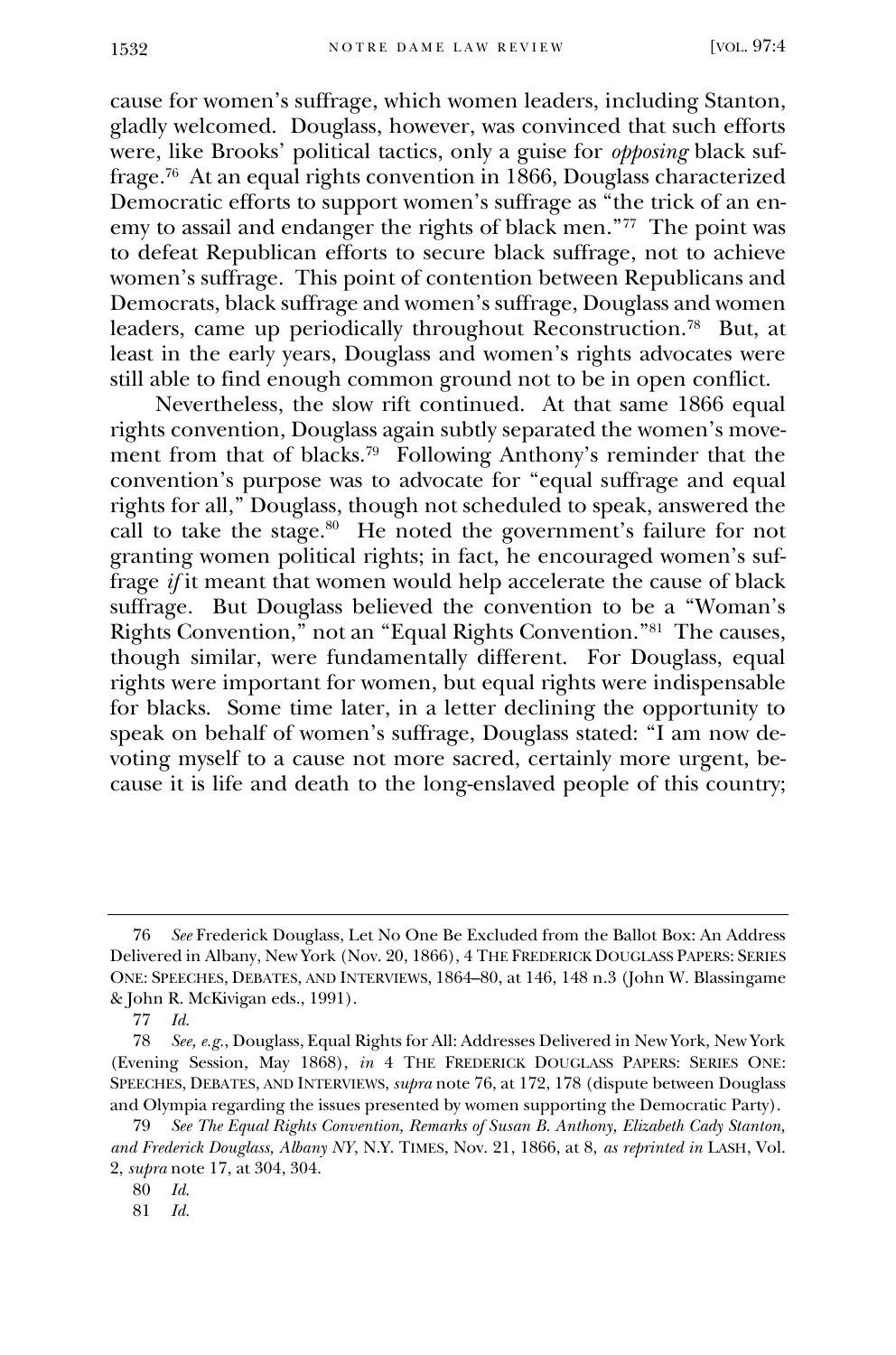and this is: Negro suffrage."<sup>82</sup> Women's voting might have been a question of fairness, but blacks' voting was a matter of life and death. It was not lost on Douglass that simultaneously fielding the cause of women and the cause of blacks had previously produced unsavory results, and he was not going to let the chance for blacks' civil emancipation slip out of his hands.

Women leaders also gradually embraced the divorce between the causes as political realities pressed and constrained the theoretical premises of what *ought* to be. In 1865, Stanton expressed some concern over Wendell Phillips' remarks that "this hour belongs exclusively to the negro."<sup>83</sup> Stanton held some reservation over whether women made the right choice in advocating for black suffrage if those freedmen would only become oppressors. How could women be sure that black men would be any more beneficent toward them than white men had? Stanton contemplated that if black men were to abandon women in their time of need, women's situation would be even worse than before, as their oppressors would have multiplied—not just white men, but black men would exercise dominion over them, and Stanton opined that being under the rule of blacks was simply unbearable. 84 Stanton believed her worst fears on this point became reality when, with the Fifteenth Amendment just weeks away from passing both chambers without a trace of protection for women's suffrage, black leader George T. Downing claimed that nature intended that "the male should dominate over the female everywhere."<sup>85</sup> Stanton was convinced that blacks, once enfranchised, would not assist women. Though the general rule was that any advancement toward liberty and equality was good, the Fifteenth Amendment would make "her [women's] degradation more complete in the transition period."<sup>86</sup> For this reason, Stanton called on public and political leaders everywhere in the Union to oppose the amendment.

<sup>82</sup> Frederick Douglass, To Josephine Sophie White Griffing (Sept. 1868), *in* 4 The LIFE AND WRITINGS OF FREDERICK DOUGLASS: RECONSTRUCTION AND AFTER, *supra* note 7, at 212, 212.

<sup>83</sup> Stanton, *supra* note 58, at 30; *"This Hour Belongs Exclusively to the Negro," Speeches at the Thirty-Second Anniversary of the American Anti-Slavery Society*, N.Y. TIMES, May 10, 1865, at 1, *as reprinted in* LASH, Vol. 1, *supra* note 8, at 537, 539 ("I hope some day [sic] to be bold enough to add 'sex.' However, my friends, we must take up but one question at a time, and this hour belongs exclusively to the negro.").

<sup>84</sup> Stanton, *supra* note 58, at 30 ("In fact, it is better to be the slave of an educated white man, than of a degraded, ignorant black one.").

<sup>85</sup> Elizabeth Cady Stanton, *Women and Black Men*, REVOLUTION, Feb. 11, 1869, at 88, *as reprinted in* LASH, Vol. 2, *supra* note 17, at 527, 527.

<sup>86</sup> *Id.* at 528.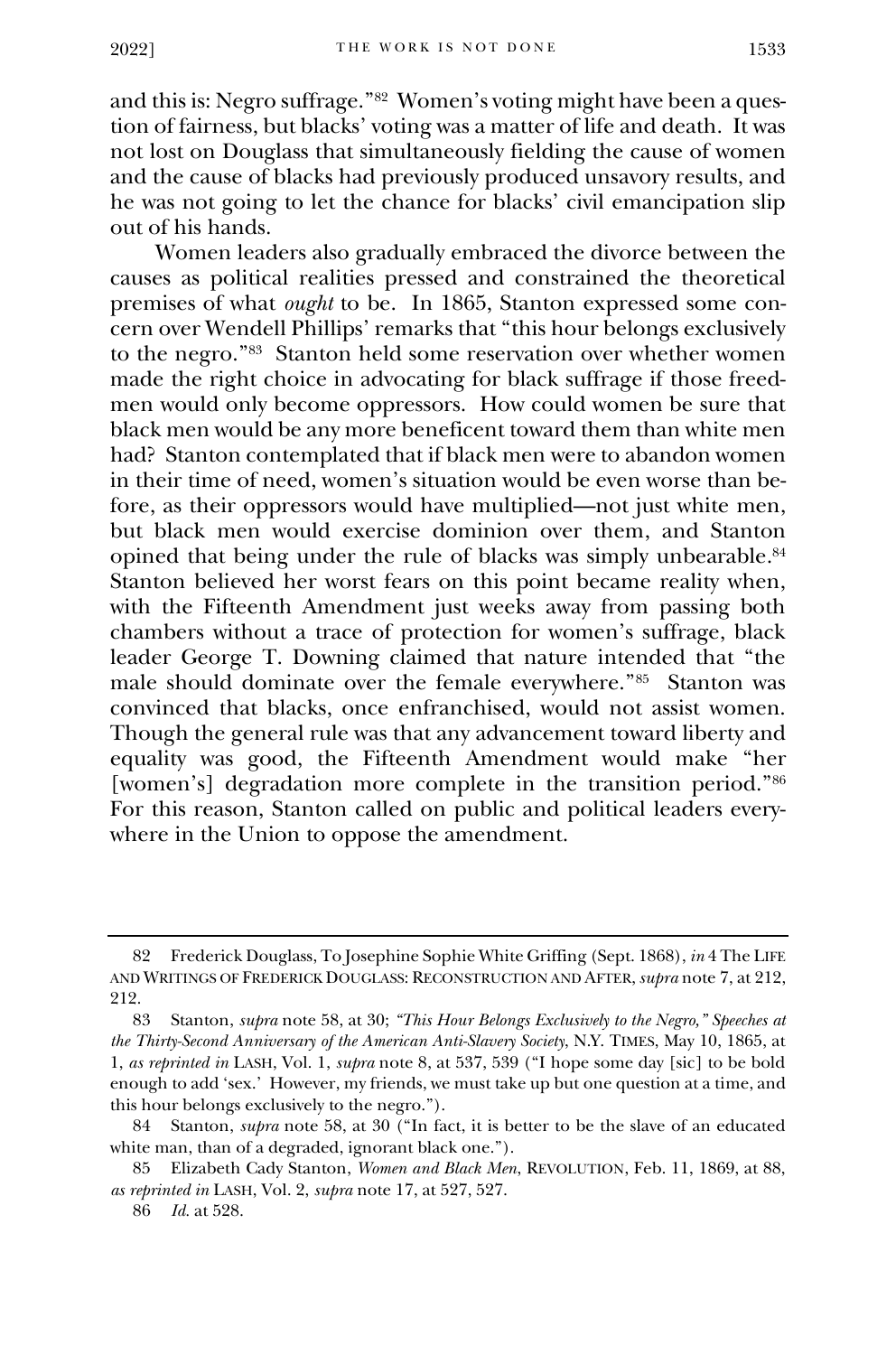## V. FIFTEENTH AMENDMENT

Douglass's incessant advocacy for black suffrage saw dividends by 1868, when General Ulysses S. Grant was nominated at the Republican National Convention on a platform that included the call for equal suffrage.<sup>87</sup> By this time, two favorable developments helped carve the path for black suffrage. Blacks in Washington, D.C. gained voting rights in 1867 over the objections of President Johnson, and Republicans granted blacks suffrage in the reconstruction process of rebel states.<sup>88</sup> Though these were local and temporary concessions, respectively, Douglass found them to be the opportunities needed to demonstrate the usefulness of black suffrage to the Republican cause. Douglass believed that blacks proved their worth when a substantial portion voted for Grant, helping ensure Republican control.<sup>89</sup> There is a possibility that this fact alone helped reorient congressmen's attitude toward equal suffrage. Though it is unclear what caused the change, the one certainty is that the Fortieth Congress, unlike the Thirty-Ninth, was preoccupied with securing for blacks the most controversial of discretionary rights: suffrage. After midnight concessions and compromises, the Fortieth Congress was able to pass the Fifteenth Amendment and send it to the states for ratification. It was here that the tension Douglass had sought to keep at bay finally burst forth.

#### *A. Ratification*

Ratification faced several obstacles.<sup>90</sup> But the question of equal rights and women occupied Douglass's attention most, despite his best efforts to avoid it. He was forced to argue against his former allies and, ultimately, against his own principles.

In the midst of ratification, the conflict between Douglass and certain women leaders came to a head. Leading up to ratification, some black leaders chose to emphasize manliness of voting in their efforts to promote black male suffrage, a tactic Douglass avoided. Some women leaders responded in kind, noting the imminent danger posed to

<sup>87</sup> Foner, *supra* note 7, at 35.

<sup>88</sup> ERIC FONER, RECONSTRUCTION: AMERICA'S UNFINISHED REVOLUTION, 1863–1877, at 272–77 (1988); *see* Military Reconstruction Acts (Act of Mar. 2, 1867, ch. 153, 14 Stat. 428; Act of Mar. 23, 1867, ch. 6, 15 Stat. 2; Act of July 19, 1867, ch. 30, 15 Stat. 14; Act of Mar. 11, 1868, ch. 25, 15 Stat. 41).

<sup>89</sup> *See* Foner, *supra* note 7, at 37–38 (Foner commentary).

<sup>90</sup> *See* INTRODUCTION TO PART 2B, LASH, Vol. 2, *supra* note 17, at 541, 541–46 (discussing problems with Fifteenth Amendment ratification tied to the Requirement Bill, Georgia, New York, and Indiana); *see also* Travis Crum, *The Lawfulness of the Fifteenth Amendment*, 97 NOTRE DAME L. REV. 1543, 1563–94 (2022).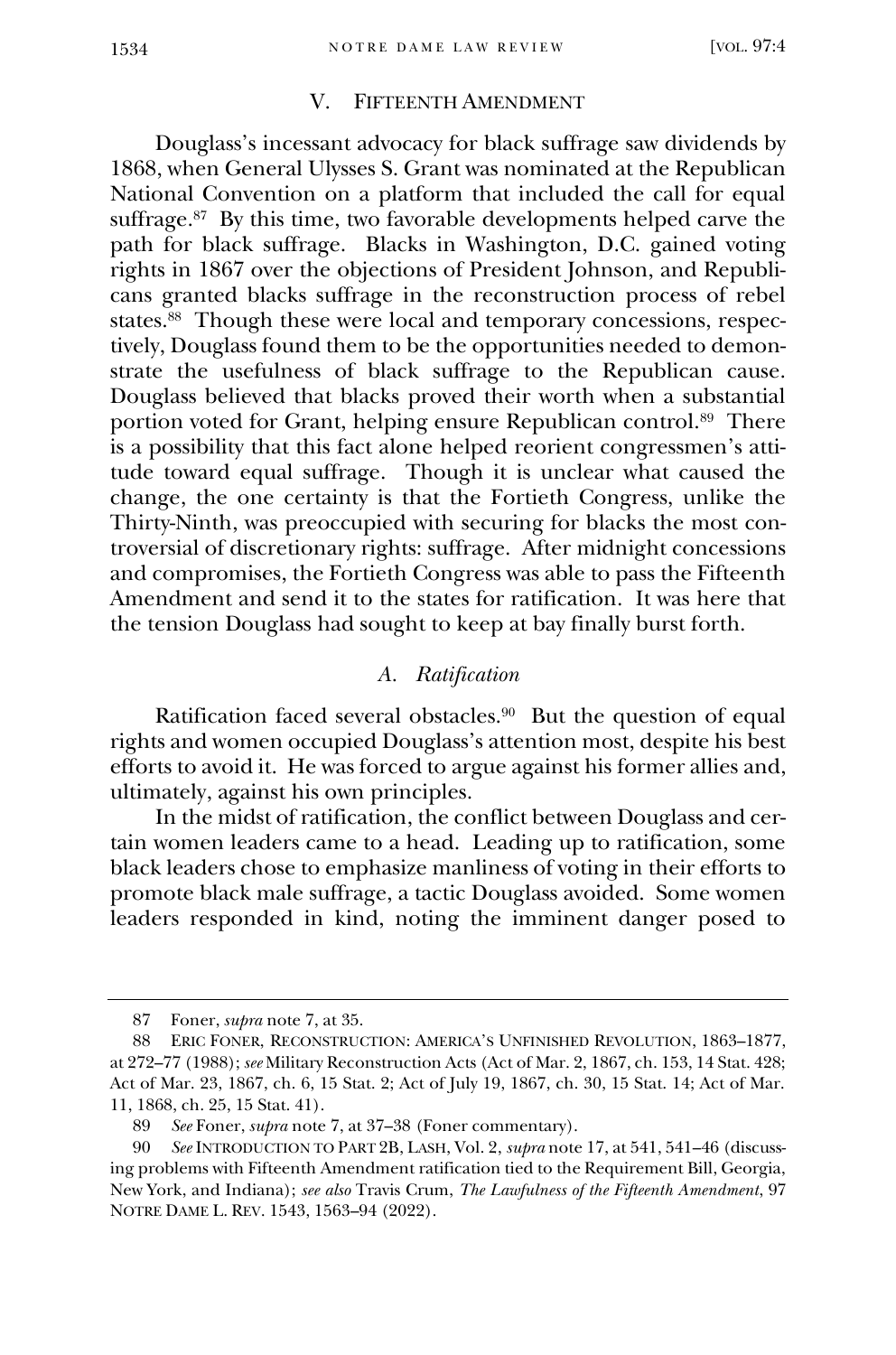women if blacks were granted the right to vote.<sup>91</sup> Friction between these two factions escalated to open conflict when leaders for black suffrage and women's suffrage clashed when the American Equal Rights Association convened in mid-May of 1869 with many in attendance, including Douglass, Anthony, and, acting as chair, Stanton.

Stanton opened the meeting amicably with a complaint acceptable to all in attendance: the United States to date had failed to implement a true republic, settling instead for an aristocracy of color and of sex. Until women received the vote, the U.S. would remain only a shadow of its full potential. The women's rights movement would help the U.S. realize its full potential and was therefore a "great patriotic movement."<sup>92</sup> The amicable atmosphere devolved quickly, however, when an attendant questioned the allegiance of women leaders to a New York feminist paper, *The Revolution*, which adopted the stance of "Educated Suffrage." Given that one of the more popular arguments against black suffrage was the purported ignorance of blacks, such a motto made clear where the paper stood on black suffrage. The slogan also echoed sentiments expressed by Stanton early on in Reconstruction that it was better for women to be subject to the rule of an "educated white man, than of a degraded, ignorant black one."<sup>93</sup> Later in the meeting Anthony confirmed this sentiment, stating: "But we say that if you will not give the whole loaf of justice and suffrage to an entire people, give it to the most intelligent first."<sup>94</sup> As noted earlier, women at this time were very concerned that, should they help blacks get the vote without taking advantage of the opportunity to secure the vote for themselves, they would multiply their oppressors, providing the very tools of oppression. Regardless of whether the sentiment was well-founded, its logic was not lost on Douglass, who a couple of years earlier had analogized the story of the fox and the goat to a similar situation blacks faced with southern loyalists—both stuck in a well, the

<sup>91</sup> As will be discussed below, some of Douglass's closest women allies, most notably Elizabeth Cady Stanton and Susan B. Anthony, took this line of argument. However, there were other prominent women leaders, such as Lucy Stone and Julia Howe, who remained open to the prospect of black suffrage in late Reconstruction. *See* ELLEN CAROL DUBOIS, SUFFRAGE: WOMEN'S LONG BATTLE FOR THE VOTE 40–51 (2020). Frances Ellen Watkins Harper, a black woman suffragist, is particularly notable in that her methods for advocating black suffrage closely mirrored Douglass's. She called for black male suffrage while neither rejecting nor endorsing women's suffrage—she simply set the women's suffrage question aside. *See* FAYE E. DUDDEN, FIGHTING CHANCE: THE STRUGGLE OVER WOMAN SUFFRAGE AND BLACK SUFFRAGE IN RECONSTRUCTION AMERICA 161–86 (2011).

<sup>92</sup> *Annual Meeting of the Equal Rights Association, Remarks of Stephen Foster, Elizabeth Cady Stanton, and Frederick Douglass, New York, NY*, REVOLUTION, May 20, 1869, at 1–2, *as reprinted in* LASH, Vol. 2, *supra* note 17, at 570, 571 [hereinafter *ERA Meeting*].

<sup>93</sup> Stanton, *supra* note 58, at 30.

<sup>94</sup> *ERA Meeting*, *supra* note 92, at 572.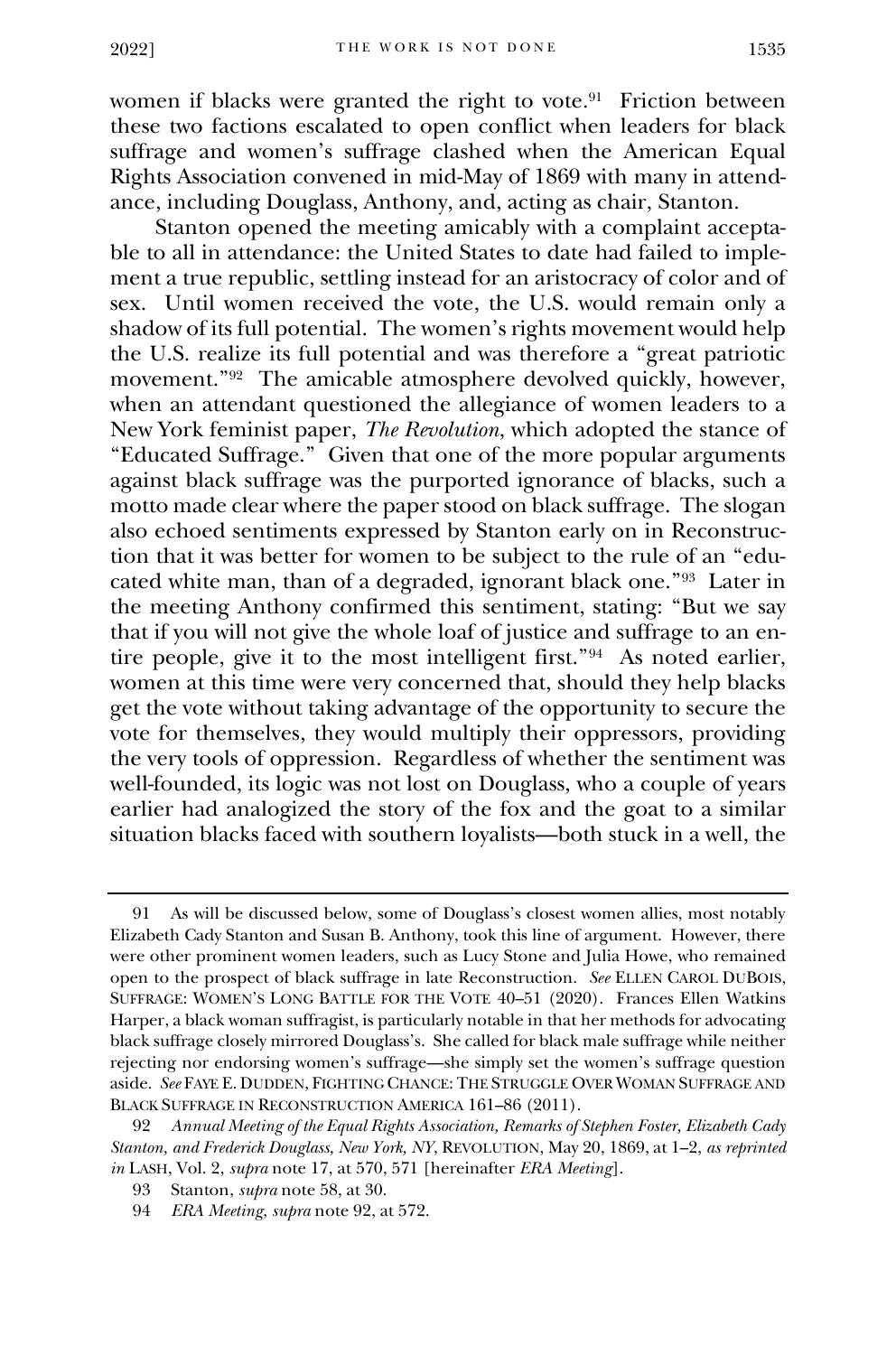goat aids the fox using its horns on the promise that the fox will turn to assist the goat once free, but the fox forgets the goat as soon as it is free.<sup>95</sup>

Though Douglass did not intend to speak at the meeting, he could not stand idly by and avoid confronting what he saw as a major hurdle to support for black suffrage. The sentiments expressed in *The Revolution* and the subtle antagonism to black suffrage that Stanton and Anthony entertained simply could not be ignored. Douglass stated firmly and succinctly what he had mostly alluded to up to that point: "I must say that I do not see how any one can pretend that there is the same urgency in giving the ballot to women as to the negro. With us, the matter is a question of life and death. It is a matter of existence, at least, in fifteen States of the Union."<sup>96</sup> Blacks in the South were being hunted down, taken from their families, and denied basic public goods such as schooling, while their homes were capriciously destroyed. In short, blacks did not have the security of life, liberty, or property. Douglass made this point even clearer when asked if all that was not true of black women: "Yes, yes, yes, it is true of the black woman, but not because she is a woman but because she is *black*."<sup>97</sup> Douglass closed by proposing that women's suffrage be pursued *after* black suffrage was secured. The women leaders, understandably, did not take kindly to the proposal. Anthony responded to Douglass's proposal with derision, stating emphatically, "we are in for a fight today."<sup>98</sup>

Douglass's confrontation with Stanton and Anthony most clearly revealed the role of prudence in his theory. Douglass, the man who had developed a robust constitutional theory based on natural rights principles—principles he believed to be true and eternal—had driven a wedge between the rights claims of women and blacks. At this time, Douglass might be said to have experienced his "Lincoln" moment. He had been quite critical of President Lincoln for being the "white man's president," but nevertheless granted him all the latitude he needed to achieve justice for the enslaved.<sup>99</sup> Lincoln believed in the natural right of the slave to life, liberty, and property.<sup>100</sup> Yet in the

<sup>95</sup> *See* Douglass, *supra* note 22, at 270. In this allegory, the goat represented southern blacks who helped southern loyalists, the fox, form new constitutions that would operate to the advantage of those loyal to the Union.

<sup>96</sup> *ERA Meeting*, *supra* note 92, at 570–71.

<sup>97</sup> *Id.* at 572 (emphasis added).

<sup>98</sup> *Id.*

<sup>99</sup> *See* Frederick Douglass, Oration in Memory of Abraham Lincoln (Apr. 14, 1876), *in*  4 THE LIFE AND WRITINGS OF FREDERICK DOUGLASS: RECONSTRUCTION AND AFTER, *supra*  note 7, at 309, 312.

<sup>100</sup> Perhaps the most direct exposition of this principle by Lincoln came in the Lincoln-Douglas debates in 1858. *See* 3 ABRAHAM LINCOLN, THE COLLECTED WORKS OF ABRAHAM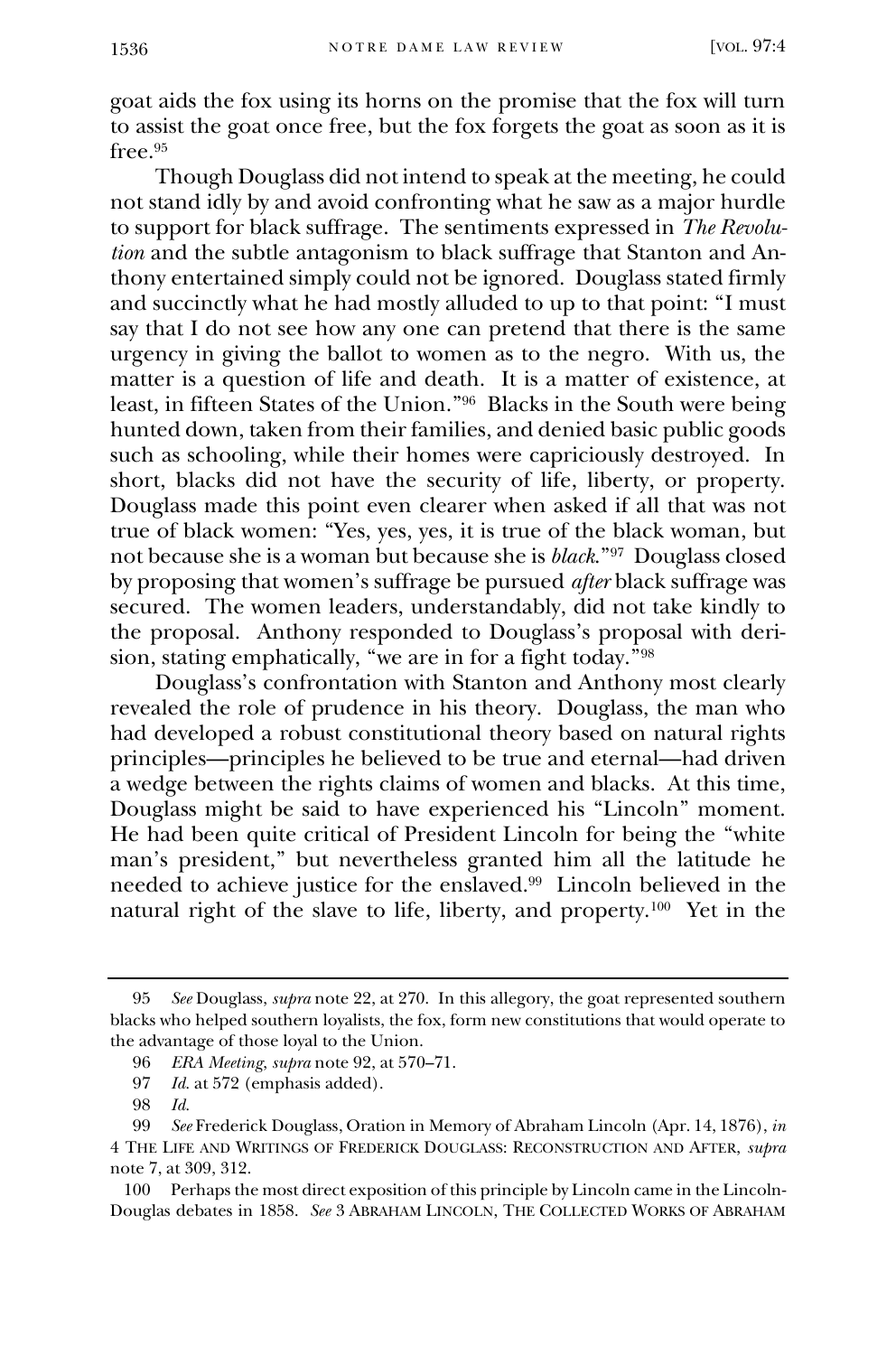antebellum period, Lincoln often, to Douglass's indignation, acted in ways that seemed to *preserve* the chains of the slave.<sup>101</sup> Douglass didn't pull any punches in his attacks on Lincoln during that time, but in 1876, Douglass suggested that Lincoln acted *prudently* in his efforts to free the slave. Thus, though the former President might not have done everything in the exact way and in the exact time that Douglass would have hoped, he recognized that Lincoln was "swift, zealous, radical, and determined" in saving the Union, as well as the slave.<sup>102</sup> Lincoln achieved the politically possible in his particular context. Douglass may have developed this revised view of Lincoln after discerning his own situation in the same way. Natural rights and equality required all to have political rights, but the political exigencies of the time made it clear (at least to Douglass) that the plight of blacks needed to be addressed before anything else. In this case, the Constitution need only *bend* toward justice, not achieve it completely.

On March 30, 1870, President Grant announced to Congress the ratification of the Fifteenth Amendment.<sup>103</sup> Speaking of the gravity of the event, Douglass stated:

Henceforth we live in a new world, breathe a new atmosphere, have a new earth beneath and a new sky above us. . . . Equal before the Lord, equal at the ballot box and in the jury box, the glory or shame of our future condition is to fall upon ourselves. . . . To-day [sic] we

LINCOLN 315 (Roy P. Basler ed., 1953) ("It is the eternal struggle between these two principles—right and wrong—throughout the world. They are the two principles that have stood face to face from the beginning of time; and will ever continue to struggle. The one is the common right of humanity and the other the divine right of kings. It is the same principle in whatever shape it develops itself. It is the same spirit that says, 'You work and toil and earn bread, and I'll eat it.' . . . No matter in what shape it comes, whether from the mouth of a king who seeks to bestride the people of his own nation and live by the fruit of their labor, or from one race of men as an apology for enslaving another race, it is the same tyrannical principle.").

<sup>101</sup> For instance, early in the Civil War General Fremont issued an order to free all slaves captured during conflict in Missouri. But Lincoln's administration saw to it that Fremont's order was reversed and disavowed, much to the chagrin of Douglass and other abolitionists. *See* Frederick Douglass, Fremont and Freedom—Lincoln and Slavery, *in* 3 THE LIFE AND WRITINGS OF FREDERICK DOUGLASS: THE CIVIL WAR 1861–1864, *supra* note 63, at 174, 175.

<sup>102</sup> Douglass, *supra* note 99, at 316. Notably, Douglass made these observations *after* his experiences as a political and constitutional actor during Reconstruction. There is a strong possibility that those experiences in Reconstruction helped shape his final view of Lincoln expressed in 1876.

<sup>103</sup> *See* CONG. GLOBE, 41st Cong., 2nd Sess. 2289–90 (1870), *as reprinted in* LASH, Vol. 2, *supra* note 17, at 595, 595.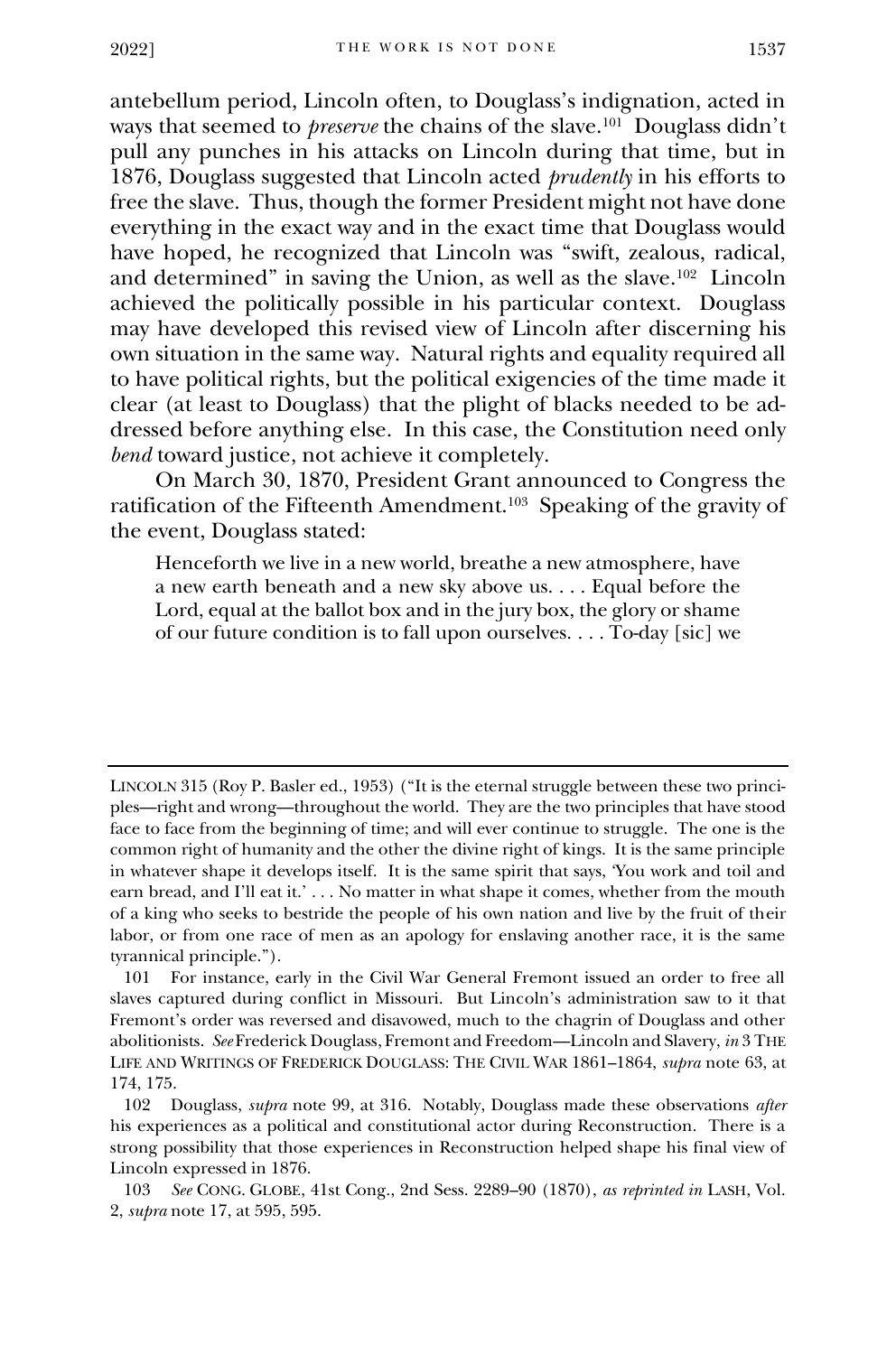survey a future radiant with light and hope. *We were always men now we are citizens and men among men*. 104

The long-awaited day when blacks could have a home—or at least the hope of a home—had finally come. They were now *unassailably* citizens as well as men in the eyes of the Constitution. Now was the time for a new beginning, an opportunity for the nation to realize its full potential. These words, of course, may seem glib coming from a man who ostensibly abandoned his principles at a crucial time of constitutional reform. But, unlike the fox who left the goat stranded, Douglass returned to his natural rights constitutionalism in full force after the passing of the Fifteenth Amendment. Douglass reunited the cause of women and blacks as he pursued suffrage for the former and protection for the latter.

### *B. Post-Ratification Return to Natural Rights*

Douglass's actions post-ratification prove that he did not change his principles or his theory despite his actions leading up to the Fifteenth Amendment. Douglass still had his eye on Congress, urging efforts to finish what the amendments had started: guaranteeing the natural rights of blacks. After all, government had a two-fold mission: not to violate the natural rights of citizens and to protect those rights from others who might seek to infringe them.<sup>105</sup> Post-ratification Douglass continued to press Congress to enforce the Reconstruction Amendments by providing adequate legislation to protect blacks in their rights.<sup>106</sup> That said, a great deal of his time following the Fifteen Amendment's ratification was devoted to women. The ink had barely dried on the Fifteenth Amendment before Douglass returned to his calls for reform, this time in favor of women.<sup>107</sup> In his defense of women's suffrage, Douglass again deployed natural-rights-based arguments to demonstrate that no republic was legitimate that denied its women citizens the right to vote.

<sup>104</sup> Frederick Douglass, *Letter to a Ratification Celebration*, CINCINNATI COM. TRIB., Apr. 15, 1870, at 3, *as reprinted in* LASH, Vol. 2, *supra* note 17, at 597, 597.

<sup>105</sup> *See, e.g.*, Douglass, *supra* note 101, at 296 (applauding Congress's passing of the Enforcement Act) ("Of what value is this Government if it does not protect its citizens in the exercise of those rights which distinguish it from tyrannical and monarchial governments."). Just a few years after these statements the Supreme Court invalidated the Enforcement Act as an unconstitutional attempt to confer the right of suffrage. *See* United States v. Reese, 92 U.S. 214 (1875).

<sup>106</sup> *See* Frederick Douglass, Why is the Negro Lynched?, *in* 4 THE LIFE AND WRITINGS OF FREDERICK DOUGLASS: RECONSTRUCTION AND AFTER, *supra* note 7, at 491, 520.

<sup>107</sup> *See, e.g.*, Frederick Douglass, Woman Suffrage Movement, *in* 4 THE LIFE AND WRIT-INGS OF FREDERICK DOUGLASS: RECONSTRUCTION AND AFTER, *supra* note 7, at 231, 231.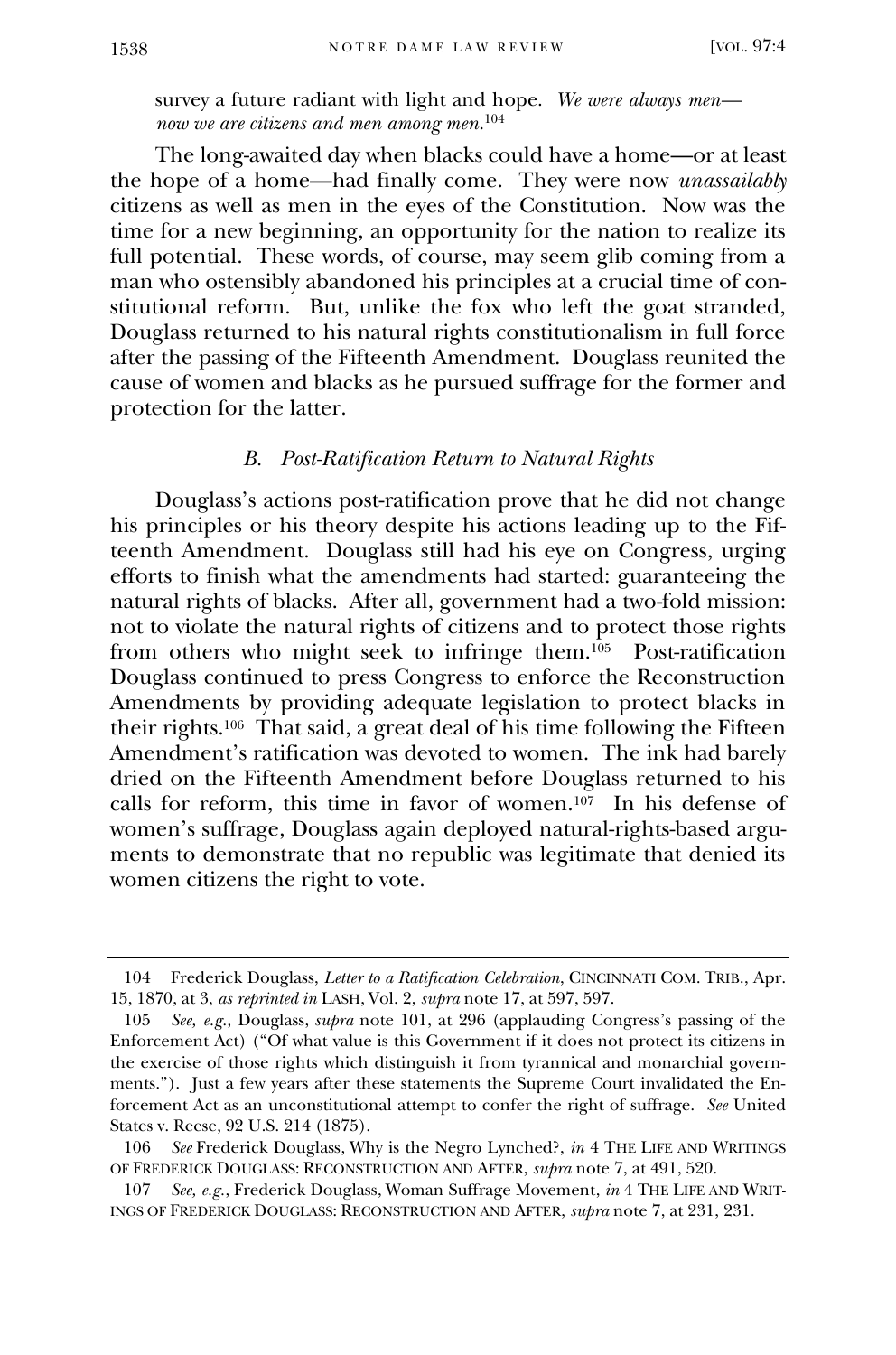Douglass delineated his natural rights theory, this time to demonstrate how women were included in its contours. Natural rights, Douglass argued, were founded on two premises. First, human beings were admitted to be "moral and intellectual," having the ability to discern between good and evil coupled with the power to choose between the two. These were human beings' "natural powers."<sup>108</sup> Second, these natural powers provided the foundation for natural rights, which were properly possessed by human beings so long as they were conscious of their natural powers. If a human being was self-aware, conceiving of moral choices and the power to make them, then that human being was the proper possessor of natural rights. All persons who possessed these natural rights were in turn equal because of their natural powers. Finally, as described earlier, possessing natural rights required self-government as a rule, requiring government to be based on consent.

Once government was established, the most important requisite for voting was allegiance.<sup>109</sup> When the natural-rights-bearing individual consented to a form of government based on universal suffrage (such as a republican form of government), the natural equality of all persons required political rights to be distributed on an equal basis. Voting could be denied to some, it was true, but the grounds for doing so were limited.<sup>110</sup> In a republic it was not sufficient to be governed by others, no matter how benevolent the rule. "A despotism," Douglass argued, "is no less a despotism because the reigning despot may be a wise and good man."<sup>111</sup> To be under the rule of another was akin to political slavery. Douglass compared the situation of women to that of slaves in this regard. Even when the slave had a "kind and tender hearted" master, it did not change the unjust condition of that slave.<sup>112</sup> To avoid the mistakes of the antebellum republic and instead finally

<sup>108</sup> *Id.* at 232.

<sup>109</sup> *Id.* at 231–32 ("Now we know of no truth more easily made appreciable to human thought than the right of woman to vote, or, in other words, to have a voice in the Government under which she lives and to which she owes allegiance. The very admission that woman owes allegiance, implies her right to vote.").

<sup>110</sup> *Id.* at 233 ("Unless it can be shown that woman is morally, physically, and intellectually incapable of performing the act of voting, there can be no natural prohibition of such action on her part."). These prohibitions may be seen as directly tied to the natural powers question. If an individual is found, for some extraordinary reason, to not possess natural powers inherent in human beings, then government could restrict that person's voting rights. Of all the prohibitions, the intellectual-based prohibition likely presented the most trouble for Douglass. It was on this basis, after all, that most (even women!) opposed black suffrage. Douglass likely would have assented to prohibiting children, for example, from voting because of a lack of maturity or intellectual growth. But he was insistent that voting restrictions based on education were illegitimate, given that voting *itself* was educative. *See* Douglass, *supra* note 106, at 509; Douglass, What the Black Man Wants, *supra* note 8, at 162.

<sup>111</sup> Douglass, *supra* note 107, at 232.

<sup>112</sup> *Id.*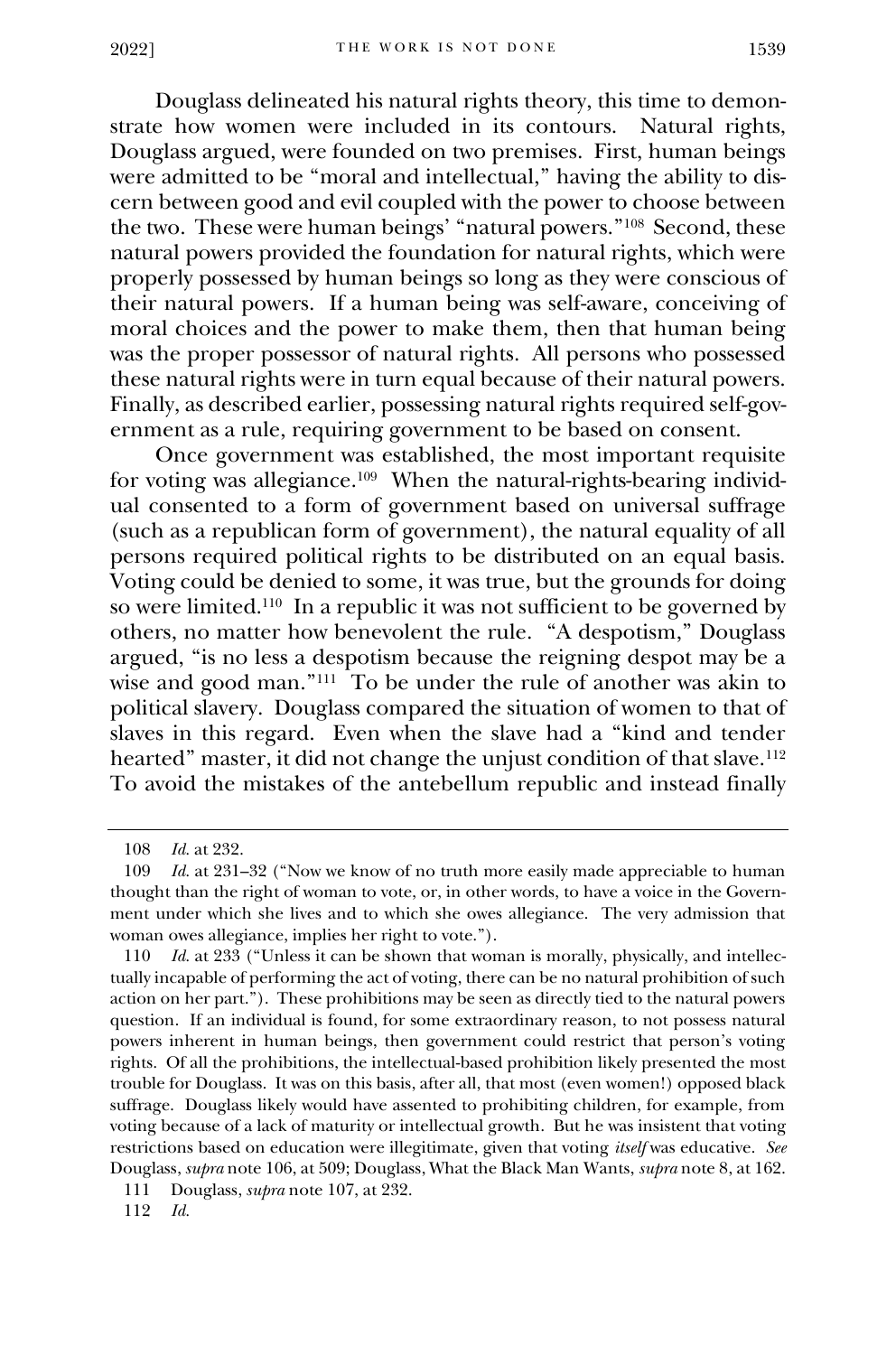actualize the true natural-rights-based republic, there was only one legitimate response to the plight of the woman: "Let her represent herself $"113$ 

#### **CONCLUSION**

Exploring Douglass's actions during Reconstruction provides an intriguing example of how constitutional and political actors may, at times, need to act in ways that are not perfectly consistent with their theories.

A close examination of Douglass's advocacy for political rights, as well as his full return to natural rights theory post-Reconstruction Amendments, reveals that Douglass did not suddenly change his theory; rather, he sacrificed the theoretical for the politically *necessary*. He came to see clearly that a declaration of rights alone did not serve to secure them, and that dependence on others to do so was to trust to fortune. Douglass's sense on this issue was that, should blacks be granted suffrage, other rights would take care of themselves. Douglass had the perspicacity to recognize that suffrage was the only means of securing rights so hard-fought, making it the most vital—and the most endangered—right for blacks in Reconstruction. Given the hesitancy of Republicans in early Reconstruction on the issue of political rights, Douglass acted prudently in switching his line of argumentation from theoretical claims of natural rights to practical claims of northern advantage and self-interest. This shift could be seen most prominently in his confrontation with women leaders, who were close allies in the antebellum anti-slavery movement. Once friends, Douglass and women leaders (though briefly) became bitter rivals just as the question of black suffrage reached its apex. Women leaders sided with Northern Democrats who took up the women's suffrage cause but actively opposed black suffrage. Douglass responded by seeking to table the women's suffrage question. There was little political force behind extending suffrage, and yet political exigencies made black suffrage a matter of life and death; pushing for women's suffrage at that time would have killed what was already a precarious opportunity for blacks. At this time, the nation simply needed to *bend* toward justice, not fully achieve it.

But Douglass did not simply forsake the "ought" for the "is." Douglass's prudence could be characterized as Aristotelian in nature because he had a vision of what was just, and he pursued a program that could be *actually* achieved, while eschewing just principles only to

<sup>113</sup> Frederick Douglass, Woman and the Ballot, *in* 4 The LIFE AND WRITINGS OF FRED-ERICK DOUGLASS: RECONSTRUCTION AND AFTER, *supra* note 7, at 235, 238.